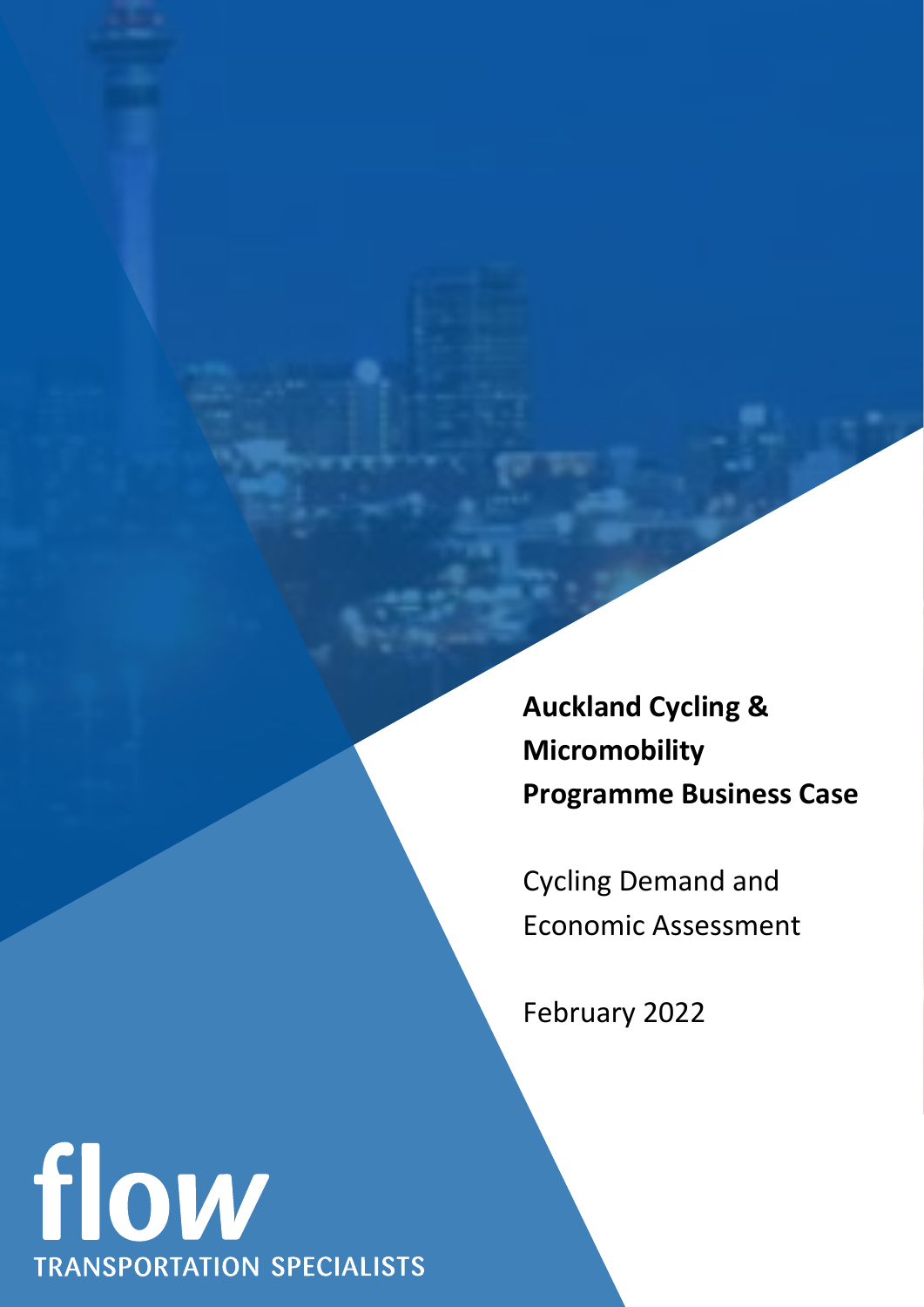

| Project:                   | <b>Auckland Cycling &amp; Micromobility Programme Business Case</b> |
|----------------------------|---------------------------------------------------------------------|
| Title:                     | <b>Cycling Demand and Economic Assessment</b>                       |
| <b>Document Reference:</b> | P:\ATSP Auckland Strategy and Policy\093 Auckland Cycling PBC       |
|                            | Refresh\4.0 Reporting\R1A220202 Cycling PBC Demand &                |
|                            | Economics.docx                                                      |
| Prepared by:               | <b>Michael Jongeneel</b>                                            |
| <b>Reviewed by:</b>        | <b>Terry Church</b>                                                 |

#### **Revisions:**

| Date            | <b>Status</b> | Reference | <b>Approved by</b> | <b>Initials</b> |
|-----------------|---------------|-----------|--------------------|-----------------|
| 2 February 2022 | Version A     | R1A220202 | T Church           | ТC              |
|                 |               |           |                    |                 |
|                 |               |           |                    |                 |
|                 |               |           |                    |                 |

The drawings, information and data recorded in this document (the information) are the property of Flow Transportation Specialists Ltd. This document and the information are solely for the use of the authorised recipient and this document may not be used, copied or reproduced in whole or part for any purpose other than that for which it was supplied by Flow Transportation Specialists Ltd. Flow Transportation Specialists Ltd makes no representation, undertakes no duty and accepts no responsibility to any third party who may use or rely upon this document or the information.

#### **flow TRANSPORTATION SPECIALISTS LTD**

Level 1, 11 Blake Street, Ponsonby | PO Box 47497, Ponsonby, Auckland 1144 | p 09 970 3820 | f 09 970 3890 | www.flownz.com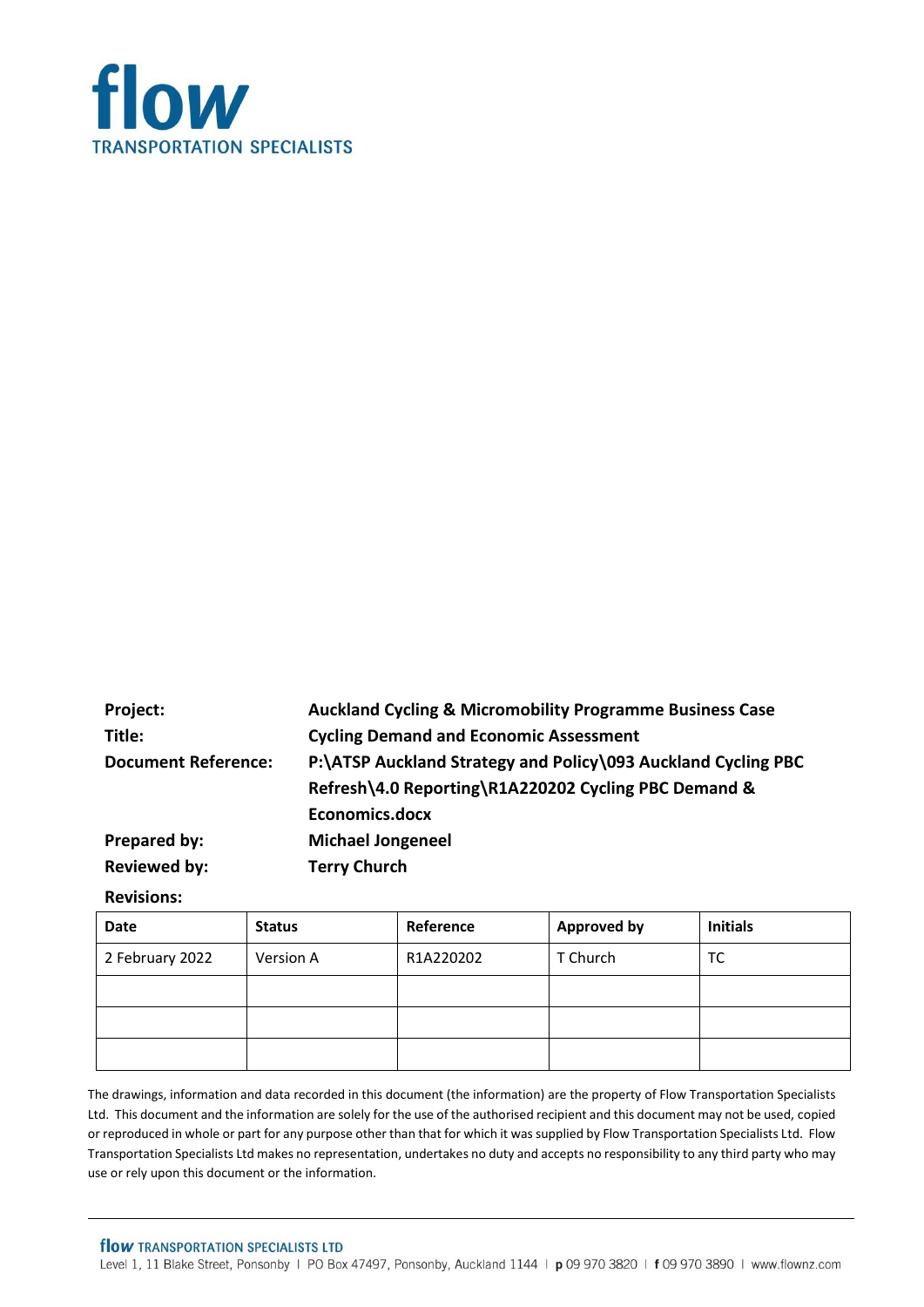### **EXECUTIVE SUMMARY**

Flow Transportation Specialists (Flow) has been commissioned by Auckland Transport to assess the predicted cycling outcomes from the Auckland Cycling Programme Business Case (the Cycling PBC). We present results for

- 4 short list investment strategies
- the emerging preferred investment scenario (plus several "stretch" investment scenarios).

This report presents forecast outcomes in terms of

- predicted cycling demands and mode shares for each investment strategy/scenario
- the economic costs and benefits of each investment strategy/scenario.

### **Short list investment strategies**

Four short list investment strategies have been assessed, including

- Strategy 1: regional route focus
- Strategy 2: Rapid Transit Network (RTN) focus
- Strategy 3: focus on school clusters
- Strategy 4: focus on centres.

Flow was responsible for assessing cycling outcomes for strategies 1 and 4, using the Auckland Cycle Model (ACM) developed and maintained by Flow. WSP assessed strategies 2 and 3, due to the focus of these strategies being about public transport and school nodes, rather than longer cycling trips. Flow was also responsible for the economic evaluation of all 4 strategies.

Key outcomes for each investment strategy are summarised below.

|  | Table ES1: Short List assessment - Estimated annual cycle-km travelled (million cycle-km) |  |  |  |
|--|-------------------------------------------------------------------------------------------|--|--|--|
|--|-------------------------------------------------------------------------------------------|--|--|--|

|                               | <b>Existing</b> | 2028 predicted | 2038 predicted |
|-------------------------------|-----------------|----------------|----------------|
| Base case                     | 56              | n/a            | n/a            |
| Future without PBC investment | n/a             | 95             | 120            |
| Strategy 1 - regional focus   | n/a             | 140            | 180            |
| Strategy 2 – RTN focus        | n/a             | 105            | 130            |
| Strategy 3 - school clusters  | n/a             | 105            | 130            |
| Strategy $4$ – centres focus  | n/a             | 230            | 160            |

The benefit cost ratio (BCR) of each investment strategy is summarised below.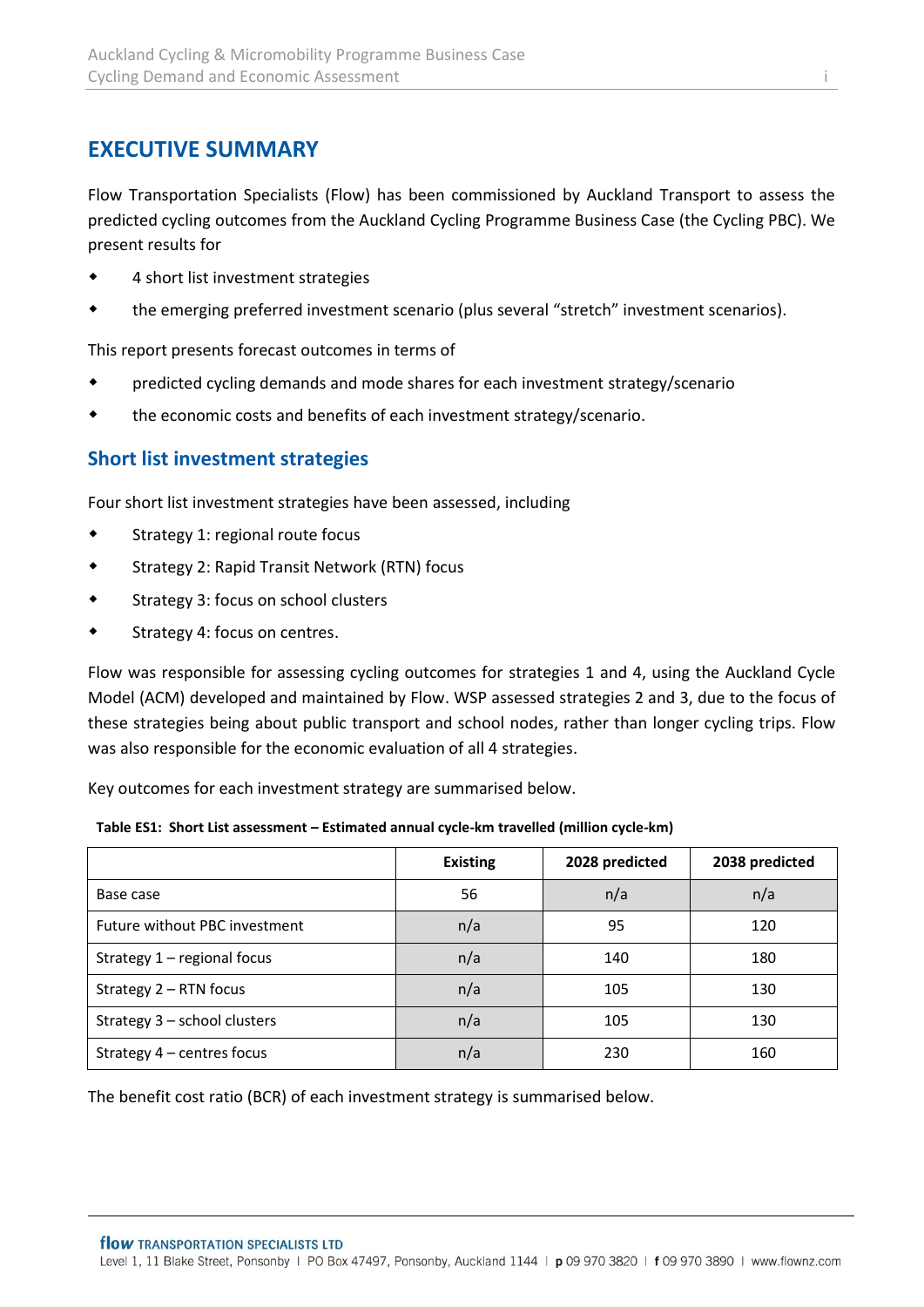|                           | <b>Strategy 1</b>  | <b>Strategy 2</b> | <b>Strategy 3</b> | <b>Strategy 4</b>  |
|---------------------------|--------------------|-------------------|-------------------|--------------------|
| Discounted benefits (NPV) | $$1,910 \text{ m}$ | \$566 m           | \$290 m           | $$1,351 \text{ m}$ |
| Discounted costs (NPV)    | $$1,443$ m         | \$753 m           | \$322 m           | \$803 m            |
| <b>Benefit cost ratio</b> | 1.3                | 0.75              | 0.90              | 1.7                |

#### **Table ES2: Short list cycling benefit cost ratios**

It is important to recognise that the assessment of each investment strategy (eg school clusters) considered the effects of that strategy only in terms of the corresponding trip types (ie cycle trips to/from schools). In practice, each investment strategy would also result in co-benefits related to the other 3 investment strategies, which are combined through the preferred investment scenario. As a result, the assessment of each individual strategy is considered conservative.

### **Emerging preferred investment scenarios**

Our assessment considered the following cycle investment scenarios, which includes not only an Emerging Preferred network, but also several "stretch" scenarios.

- Future Reference Case: all existing infrastructure, plus investment in cycling funded within the RLTP (but excluding the existing Cycling PBC investment)
- RLTP: as above, but including the existing \$306 million funding allocation for the Cycling PBC
- RLTP+: as above plus other planned, but unfunded, investment in cycling
- RLTP++: as above but with an extended \$600 million Cycling PBC investment. The first of several "stretch" investment scenarios
- RLTP+++: as above but with an extended \$900 million Cycling PBC investment. The second "stretch" investment scenario
- Future Connect: completion of the strategic cycling network defined in Auckland Transport's Future Connect
- "Cycletopia": a "complete network" scenario where every origin and destination is connected by best practice cycle infrastructure.

Estimated cycle mode shares (for all trip types, by distance) for each scenario are shown below. These should be viewed in light of the 7% cycle mode share target by 2030 set by Te Tāruke-ā-Tāwhiri: Auckland's Climate Plan.

|                                      | <b>Existing</b> | 2028 predicted | 2038 predicted |
|--------------------------------------|-----------------|----------------|----------------|
| Base case                            | 0.4%            | n/a            | n/a            |
| Future reference case                | n/a             | 1.0%           | 1.2%           |
| RLTP (as above + \$306m Cycling PBC) | n/a             | 1.3%           | 1.5%           |
| RLTP+ (as above + planned routes)    | n/a             | 2.1%           | 2.3%           |

#### **Table ES3: Emerging Preferred assessment – Estimated cycling mode share (all trip types, by distance)**

**flow TRANSPORTATION SPECIALISTS LTD** 

Level 1, 11 Blake Street, Ponsonby | PO Box 47497, Ponsonby, Auckland 1144 | p 09 970 3820 | f 09 970 3890 | www.flownz.com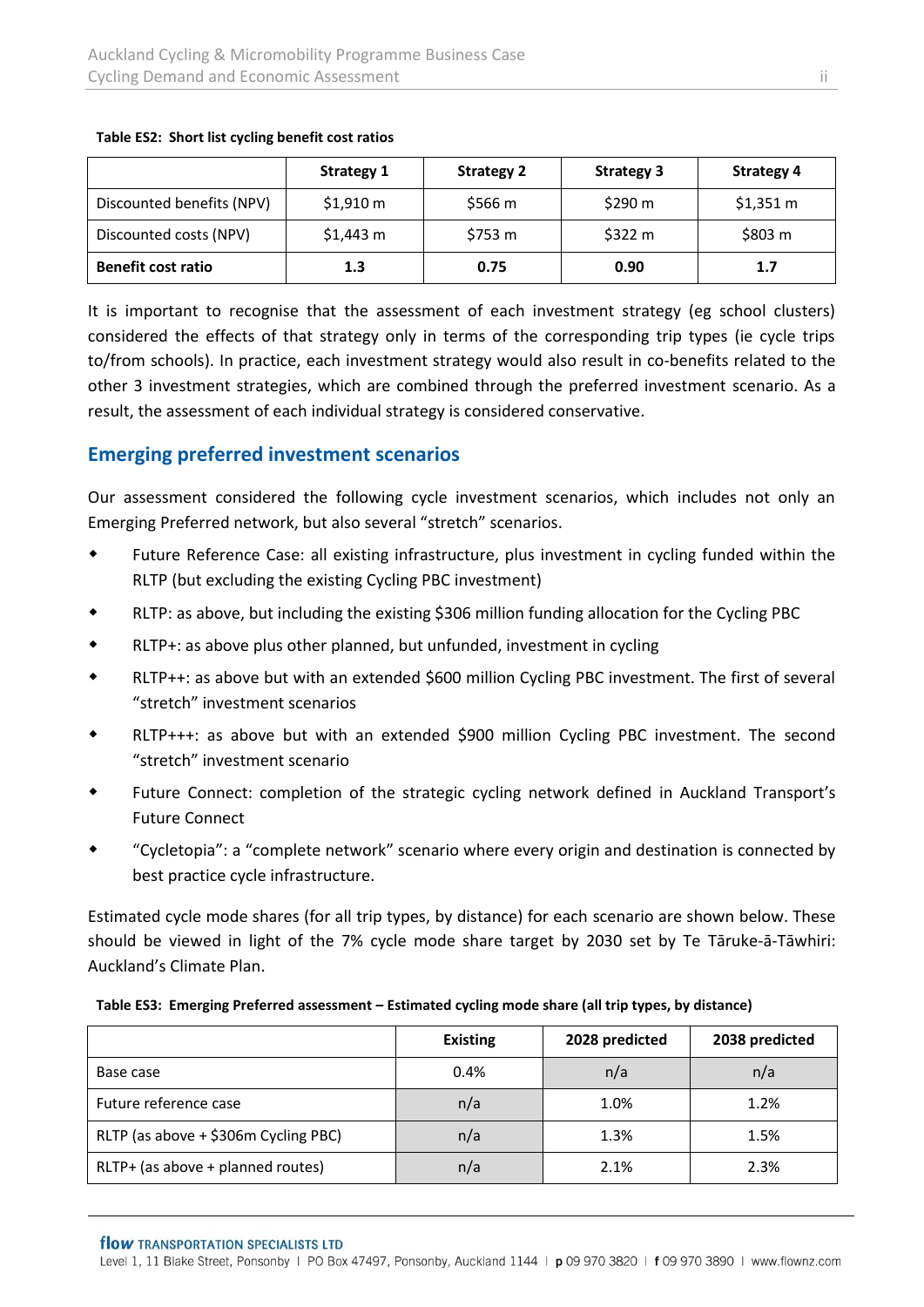|                                            | <b>Existing</b> | 2028 predicted | 2038 predicted |
|--------------------------------------------|-----------------|----------------|----------------|
| RLTP++ (as above with \$600m Cycling PBC)  | n/a             | 2.3%           | 2.6%           |
| RLTP+++ (as above with \$900m Cycling PBC) | n/a             | 2.6%           | 2.9%           |
| <b>Future Connect</b>                      | n/a             | 3.7%           | 4.2%           |
| Cycletopia                                 | n/a             | 5.8%           | 6.6%           |

**Table ES3: Emerging Preferred assessment – Estimated cycling mode share (all trip types, by distance)**

Our assessment indicates that investment in cycling infrastructure alone will not be sufficient to meet the cycling mode share targets of Auckland's Climate Plan. Further investment in non-infrastructure elements will be required, such as cycling education and promotion. In addition, interventions that discourage car use such as congestion charging and car parking restrictions will be required.

We have additionally assessed the BCRs for 3 of the investment scenarios, and sensitivity tested 2 of these ranges for each investment scenario. The BCR assessed and range include:

- 2.9 for the \$306 million investment scenario (with a range of 2.2 to 3.7)
- 2.8 for the \$900 million investment scenario (with a range of 2.0 to 3.4)
- 1.2 for the Future Connect investment scenario (sensitivity test ranges not assessed).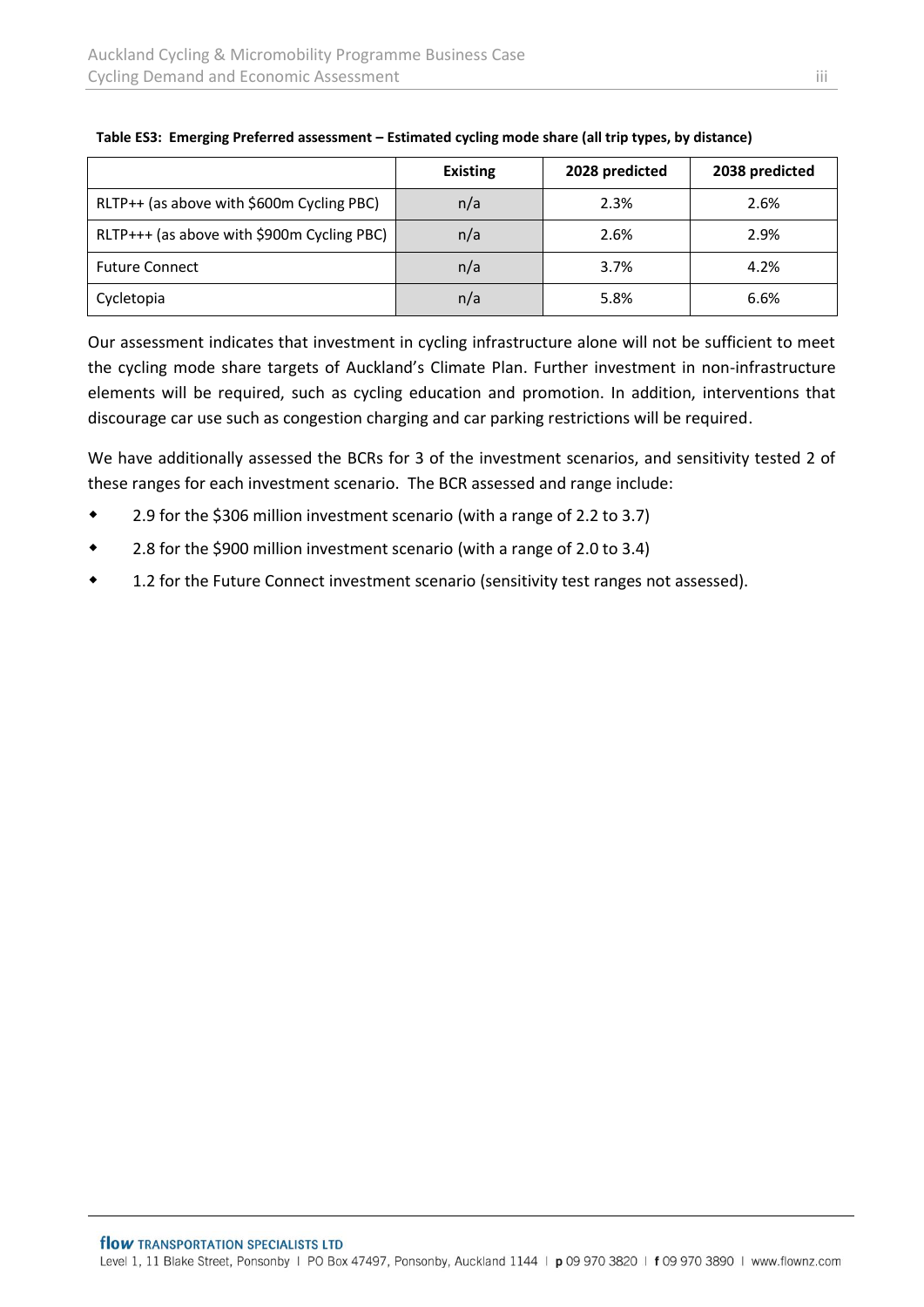### **CONTENTS**

| 1              |     |  |
|----------------|-----|--|
|                | 1.1 |  |
| $\overline{2}$ |     |  |
|                | 2.1 |  |
|                | 2.2 |  |
|                |     |  |
|                |     |  |
|                | 2.3 |  |
|                |     |  |
|                |     |  |
|                |     |  |
| 3              |     |  |
|                | 3.1 |  |
|                | 3.2 |  |
|                |     |  |
|                |     |  |
|                |     |  |
|                | 3.3 |  |
|                |     |  |
|                |     |  |
|                |     |  |
|                |     |  |
|                |     |  |
|                |     |  |

### **APPENDICES**

- APPENDIX A DEMAND ESTIMATES
- APPENDIX B ECONOMIC EVALUATION METHODOLOGY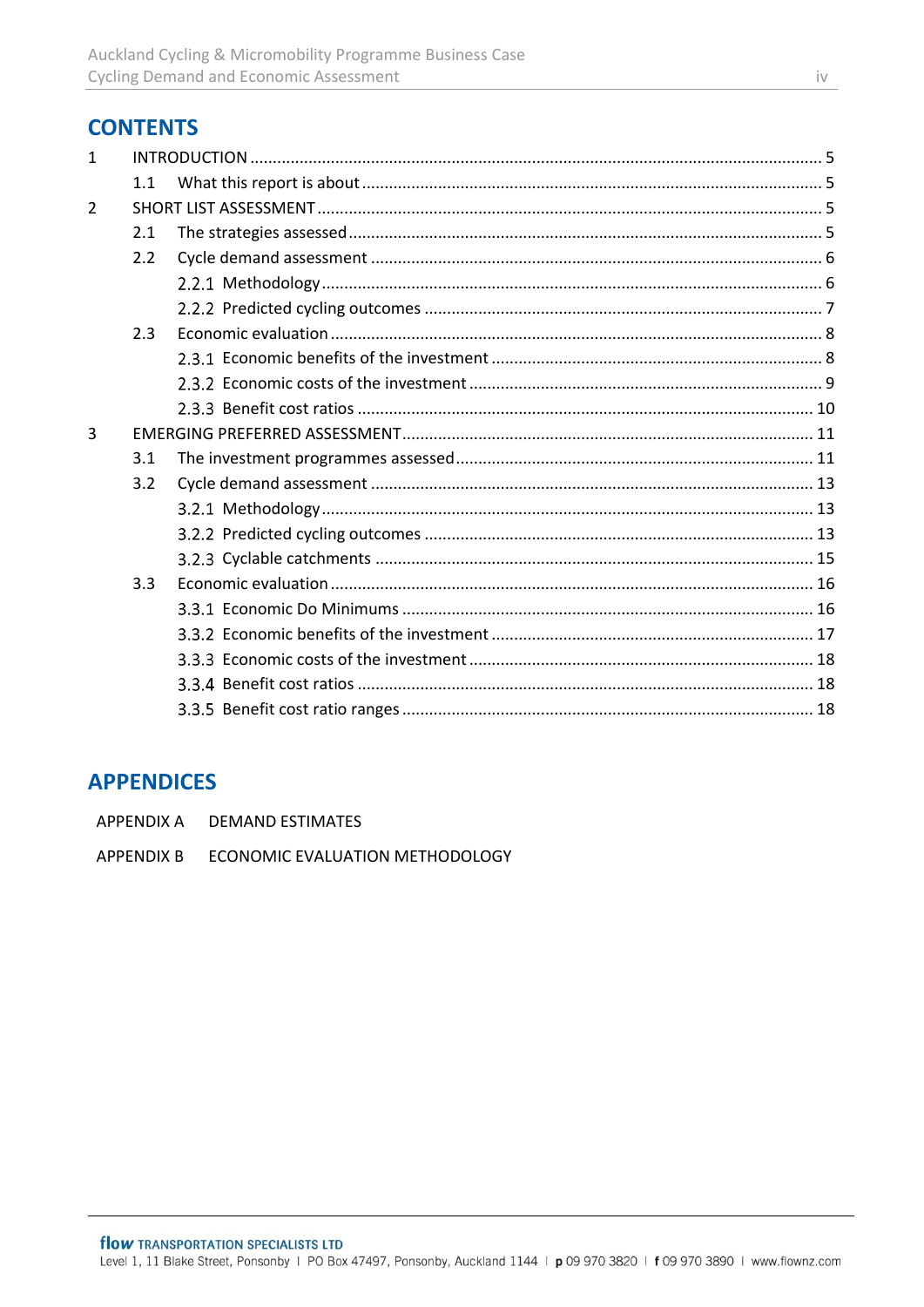### <span id="page-6-0"></span>**1 INTRODUCTION**

### <span id="page-6-1"></span>**1.1 What this report is about**

Flow Transportation Specialists (Flow) has been commissioned by Auckland Transport to assess the predicted cycling outcomes from the Auckland Cycling Programme Business Case (the Cycling PBC). We present results for

- 4 short list investment strategies
- the emerging preferred investment scenario (plus several "stretch" investment scenarios).

This report presents forecast outcomes in terms of

- predicted cycling demands and mode shares for each investment strategy/scenario
- the economic costs and benefits of each investment strategy/scenario.

## <span id="page-6-2"></span>**2 SHORT LIST ASSESSMENT**

### <span id="page-6-3"></span>**2.1 The strategies assessed**

The short list assessment considered the following cycle investment strategies.

| <b>Extent of Investment</b> | <b>Strategy Description</b>                                                                                                                                                                                                                                                                                                                                  |
|-----------------------------|--------------------------------------------------------------------------------------------------------------------------------------------------------------------------------------------------------------------------------------------------------------------------------------------------------------------------------------------------------------|
|                             | <b>Strategy 1: regional focus</b><br>Focuses investment on filling gaps in the regional cycle network<br>(from Future Connect), plus key major route connections to<br>regional routes.<br>Shown in red in the figure to the left.                                                                                                                           |
| (Not mapped)                | <b>Strategy 2: Rapid Transit Network (RTN) focus</b><br>Focus investment on short connecting links to key RTN stations<br>(rail, ferry and Northern Busway stations), with a focus on trips<br>within a 15-minute cycle trip of the stations.<br>Cycle demands for Strategy 2 were assessed by WSP. Refer to<br>WSP's reporting for the methodology applied. |

#### **Table 1: Short list strategies considered**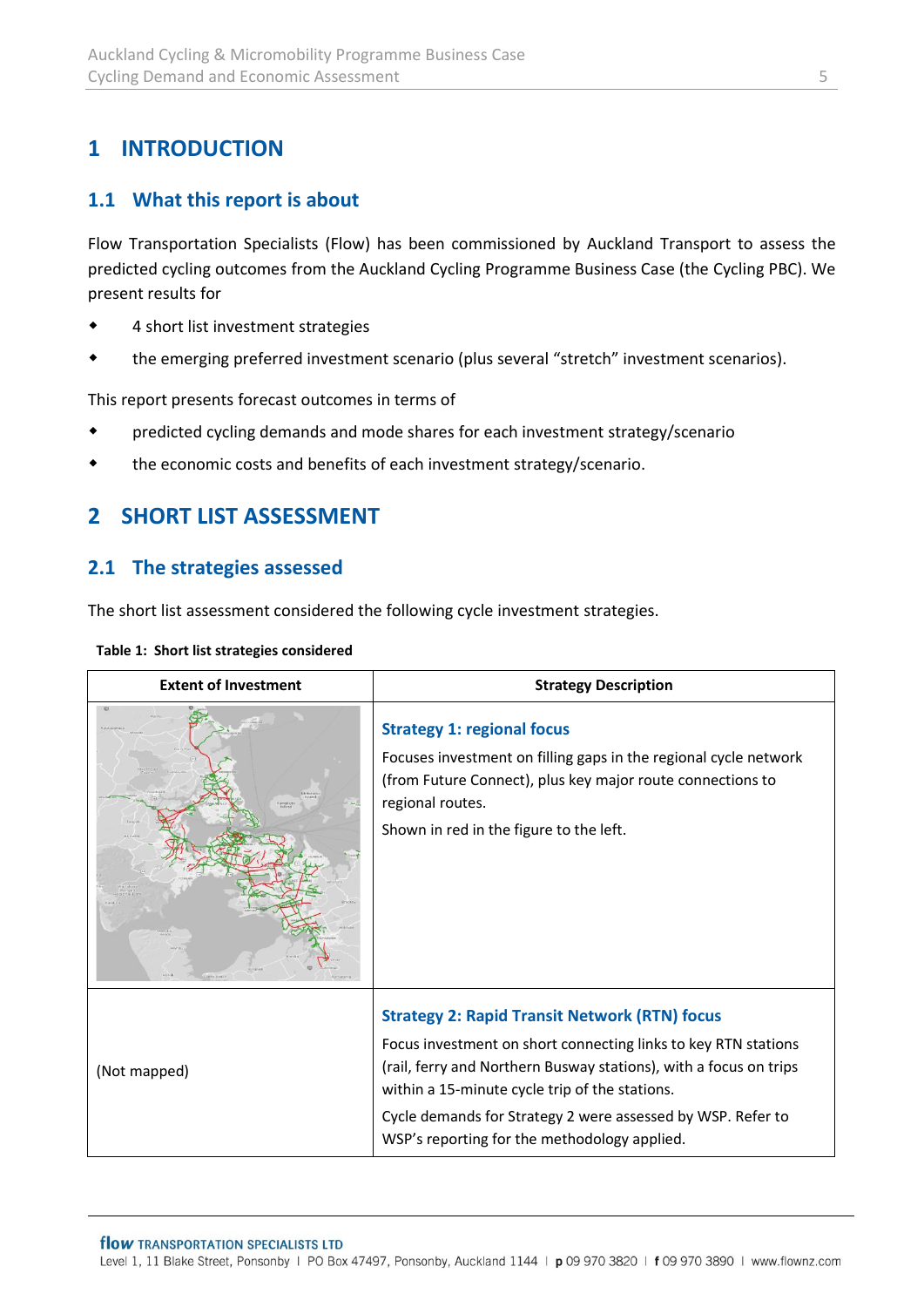**Table 1: Short list strategies considered**

| <b>Extent of Investment</b> | <b>Strategy Description</b>                                                                                                                                                                                                                                                                                                                                       |
|-----------------------------|-------------------------------------------------------------------------------------------------------------------------------------------------------------------------------------------------------------------------------------------------------------------------------------------------------------------------------------------------------------------|
|                             | <b>Strategy 3: school focus</b><br>Focuses investment on clusters of schools, enabling short trips to<br>schools within each cluster from the surrounding residential<br>catchment.<br>School clusters are shown in red in the figure to the left.<br>Cycle demands for Strategy 3 were assessed by WSP. Refer to<br>WSP's reporting for the methodology applied. |
|                             | <b>Strategy 4: focus on centres</b><br>Focuses investment on Metro Centres and Town Centres, enabling<br>short trips to each centre from the surrounding residential areas.<br>Shown in red in the figure to the left.                                                                                                                                            |

### <span id="page-7-0"></span>**2.2 Cycle demand assessment**

Flow was responsible for developing cycle demand estimates for strategies 1 and 4, with WSP responsible for cycle demand estimates for strategies 2 and 3. Accordingly, this report summarises the methodology used for strategies 1 and 4. However, we provide predicted cycle demand estimates for all 4 strategies in this document where available, for completeness.

#### <span id="page-7-1"></span>**Methodology**

We have used the Auckland Cycle Model (ACM) to assess cycling and e-bike demands in the first instance. The ACM estimates future cycling and e-bike demands, and responds to anticipated future changes in

- Infrastructure the ACM recognises that people are more likely to ride bikes and e-bikes if quality cycle infrastructure is provided along their route
- Future e-bike uptake the ACM assumes that over time, the accessibility of e-bikes will increase, giving more people the option to cycle more often, and greater distances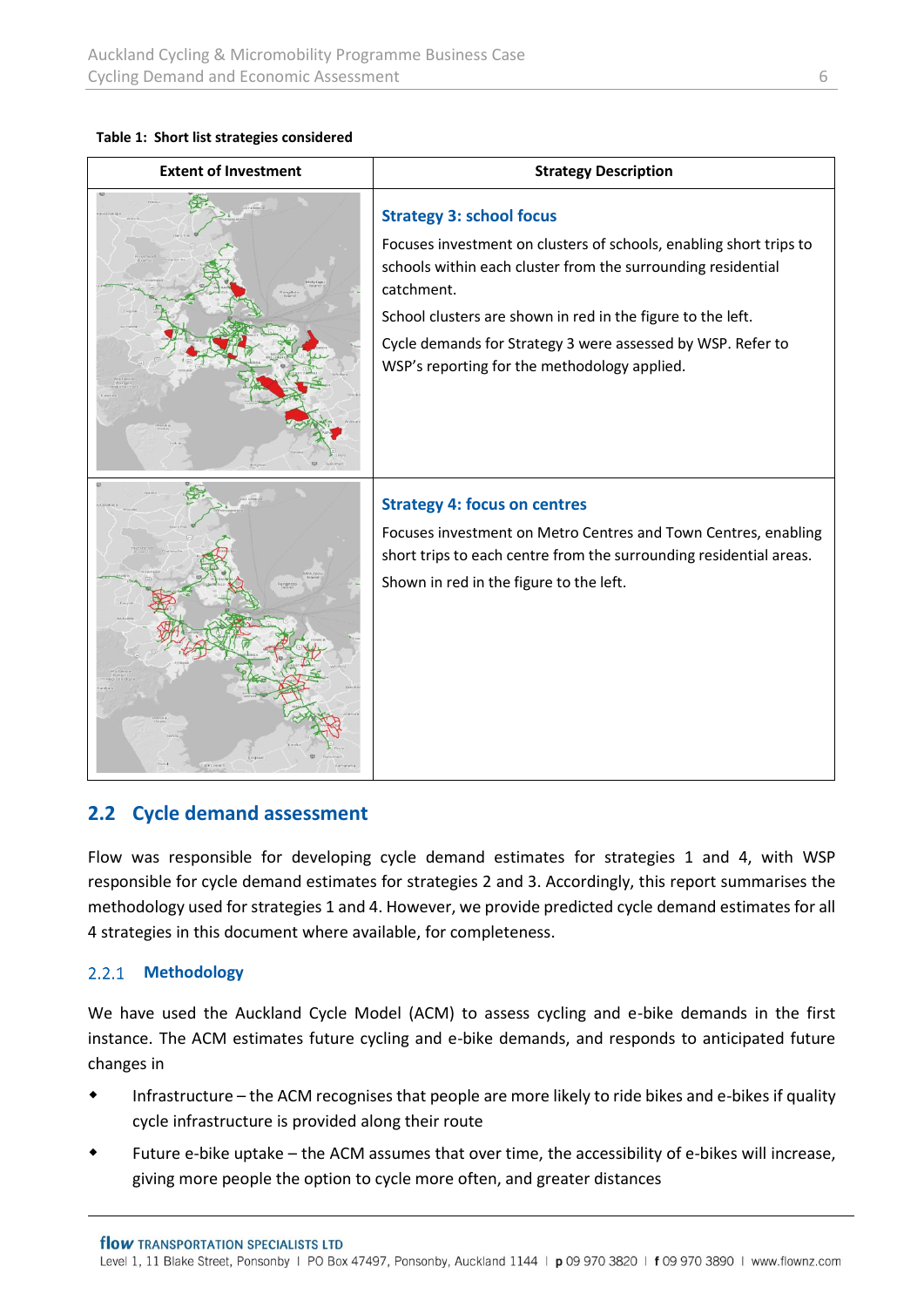- Trip characteristics the ACM recognises that shorter trips are more likely to be carried out on a bike, as are trips to work and school, and trips without steep gradients
- The underlying demand for travel the ACM is informed by the regional transport model, being Auckland's Macro Strategic Model (MSM)
- Land use growth the ACM is informed by Auckland Council's land use forecasts

The ACM uses outputs from the MSM and as a result often omits shorter trips under 1-2 km (which don't necessarily feature in the MSM). Strategy 3 however has an investment focus on cycling trips to schools, and these trips are often short trips of 1-2 km in length. Similarly, Strategy 2 has a focus on cycling components of public transport trips, and the ACM is unable to represent these cycling legs. Recognising this, WSP has developed demand estimates for strategies 2 and 3 using a first principles approach.

The ACM has been independently peer reviewed, with this process summarised in Appendix A.

#### <span id="page-8-0"></span>**Predicted cycling outcomes**

The following table presents modelled cycling statistics for the Auckland region. Data presented reflects predicted annual totals, which average out variations between days and seasons. The data presented is for

- the estimated annual km cycled across the network
- estimated mode shares (for trips to work, by trip numbers).

Outcomes for each investment strategy have been benchmarked against existing cycling outcomes for the Auckland region, and predicted future outcomes without the PBC investment.

|                               | <b>Existing</b> | 2028 predicted | 2038 predicted |
|-------------------------------|-----------------|----------------|----------------|
| Base case                     | 56              | n/a            | n/a            |
| Future without PBC investment | n/a             | 95             | 120            |
| Strategy $1 -$ regional focus | n/a             | 140            | 180            |
| Strategy 2 - RTN focus        | n/a             | 105            | 130            |
| Strategy 3 - school clusters  | n/a             | 105            | 130            |
| Strategy $4$ – centres focus  | n/a             | 230            | 160            |

#### **Table 3: Estimated cycling mode share (commute to work trips, by trip number)**

|                               | <b>Existing</b> | 2028 predicted | 2038 predicted |
|-------------------------------|-----------------|----------------|----------------|
| Base case                     | 1.1%            | n/a            | n/a            |
| Future without PBC investment | n/a             | 2.7%           | 2.8%           |
| Strategy 1 - regional focus   | n/a             | 4.3%           | 4.5%           |
| Strategy 2 – RTN focus        | n/a             | Not assessed   |                |

#### **flow TRANSPORTATION SPECIALISTS LTD**

Level 1, 11 Blake Street, Ponsonby | PO Box 47497, Ponsonby, Auckland 1144 | p 09 970 3820 | f 09 970 3890 | www.flownz.com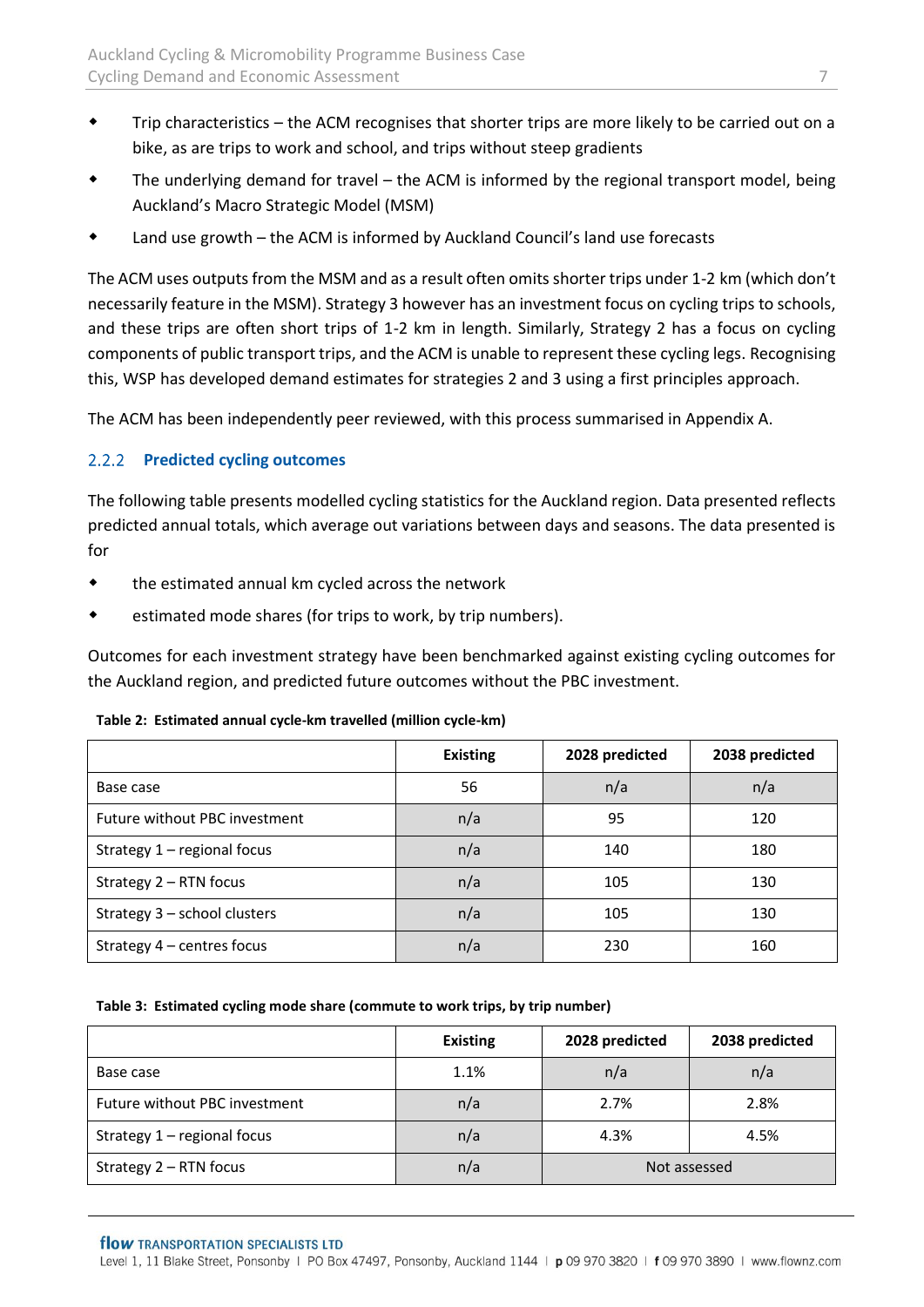|                              | <b>Existing</b> | 2028 predicted | 2038 predicted |
|------------------------------|-----------------|----------------|----------------|
| Strategy 3 – school clusters | n/a             | Not assessed   |                |
| Strategy $4$ – centres focus | n/a             | 4.0%           | 4.1%           |

#### **Table 3: Estimated cycling mode share (commute to work trips, by trip number)**

It is important to recognise the limitations of the cycle demand assessment applied to each strategy. Strategies 1 and 4 were assessed using the ACM. The ACM is able to represent "complete trips", such as cycle commute trips from home to work. It is however unable to represent very short cycle trips such as trips to schools, or cycling components of multimodal trips such as cycle trips to an RTN station.

Conversely, the first principles approach used to assess Strategy 2 includes only trips to RTN stations, and omits any trips to other destinations that may be enabled by the investment around RTN stations (such as a commute to work trip that passes close to an RTN station). Similarly, the Strategy 3 assessment considers only trips to schools, and omits any other trip types that may benefit by investment in cycle infrastructure around school clusters.

In practice, investment in any one of the 4 investment strategies (work trips, RTN trips, school trips or centre trips) will result in co-benefits related to the other 3 investment strategies. The co-benefits are not included in the tables presented above.

### <span id="page-9-0"></span>**2.3 Economic evaluation**

#### <span id="page-9-1"></span>**Economic benefits of the investment**

The economic evaluation has been carried out in accordance to Waka Kotahi's Monetised Benefits and Costs Manual (MBCM).

The following benefit streams have been assessed for each short list strategy

- health benefits for cyclists the public health benefits associated with increased physical activity. These have been assessed by comparing the forecast annual km cycled with and without investment and applying benefit rates from the MBCM to the increase in distance (km) cycled.
- health benefits for pedestrians the public health benefits associated with increased physical activity. These have been assessed only for strategies that provide new walking facilities, such as new shared paths along State Highway corridors. As above, standard benefit rates from the MBCM have been applied to the estimated increase in distance (km) walked
- general traffic reduction benefits the travel time and vehicle operating cost benefits to general traffic that remains on the road network, when some users shift from driving to cycling. Emissions and crash benefits of removing those vehicle trips from the network are also captured. The method involves comparing the annual distance (km) cycled with and without investment, applying diversion factors to account for the proportion of car-km removed from the network, and applying standard MBCM benefit rates to these car-km removed
- perceived travel time benefits for cyclists travel time savings, weighted by the MBCM's Relative Attractiveness scale, which accounts for cyclist perceptions of comfort/time on cycle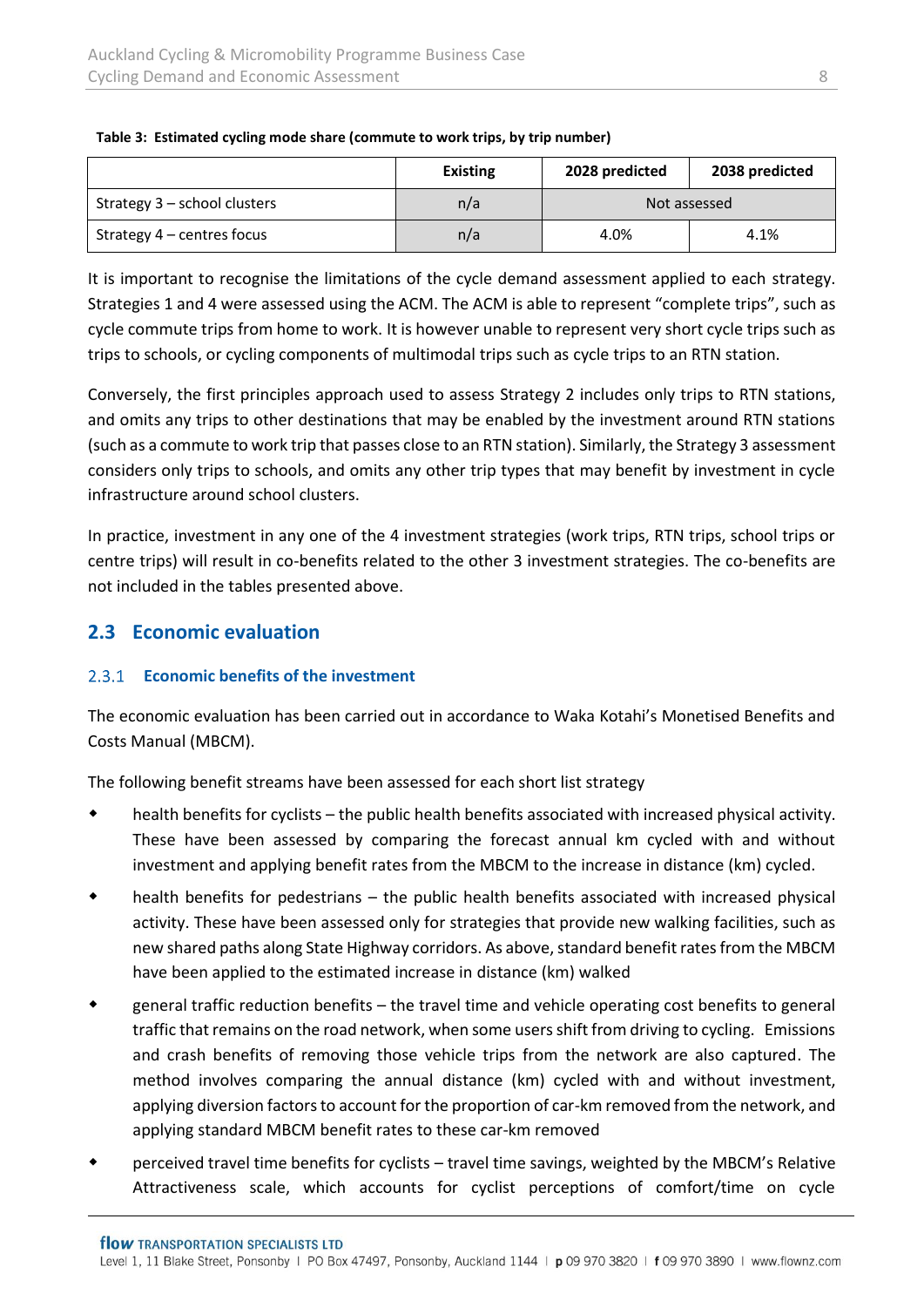infrastructure. This relatively minor benefit stream typically accounts for 10% of cycling project benefits. As a result, we have not calculated this directly, but estimated it based on 10% of the cycling health and general traffic reductions calculated above

 crash reduction benefits – the economic benefits of reductions in crashes following road safety improvements delivered by the project. This benefit stream typically accounts for approximately 5% of cycling project benefits, and we have estimated it based on this proportion.

The economic evaluation methodology is documented more fully in Appendix B.

[Table 4](#page-10-1) presents a summary of the discounted benefits for each short list strategy.

| <b>Benefit stream</b> |                                    | <b>Discounted benefit</b> |                   |                   |                   |
|-----------------------|------------------------------------|---------------------------|-------------------|-------------------|-------------------|
|                       |                                    | <b>Strategy 1</b>         | <b>Strategy 2</b> | <b>Strategy 3</b> | <b>Strategy 4</b> |
|                       | <b>Health benefits</b>             | \$789 m                   | \$194 m           | \$100 $m$         | \$558 m           |
| Cycling               | Perceived travel time benefits     | \$154 m                   | \$47 m            | \$23 m            | \$112 m           |
|                       | Safety benefits                    | \$77 m                    | \$24 m            | \$12 m            | \$56 m            |
| Pedestrians           | <b>Health benefits</b>             | \$136 m                   | \$21 m            | \$21m             | \$64 m            |
| General traffic       | General traffic reduction benefits | \$754 m                   | \$279 m           | \$134 m           | \$561 $m$         |
| <b>Total benefits</b> |                                    | \$1,910 m                 | \$566 m           | \$290 m           | \$1,351 m         |

<span id="page-10-1"></span>**Table 4: Discounted economic benefits, short list strategies (Net Present Value – NPV)**

We note that the estimation of economic benefits for each strategy is approximate, in that some benefit streams are estimated. Other, relatively minor, benefit streams have been omitted, such as general traffic and pedestrian safety benefits from investment in cycling infrastructure. We consider this level of detail appropriate for the short listing process.

### <span id="page-10-0"></span>**Economic costs of the investment**

Project capital costs have been supplied by the project team and include implementation costs of

- \$1,850 million for Strategy 1
- \$965 million for Strategy 2
- \$413 million for Strategy 3
- \$1,029 million for Strategy 4

These capital costs have been assumed to accrue evenly over a 10-year period, from 2022 to 2031. Ongoing maintenance and operational costs have been excluded from the short list assessment.

Discounted over the 40-year evaluation period, the above costs sum to a Net Present Values of

- \$1,443 million for Strategy 1
- \$753 million for Strategy 2
- \$322 million for Strategy 3
- \$803 million for Strategy 4.

#### **flow TRANSPORTATION SPECIALISTS LTD**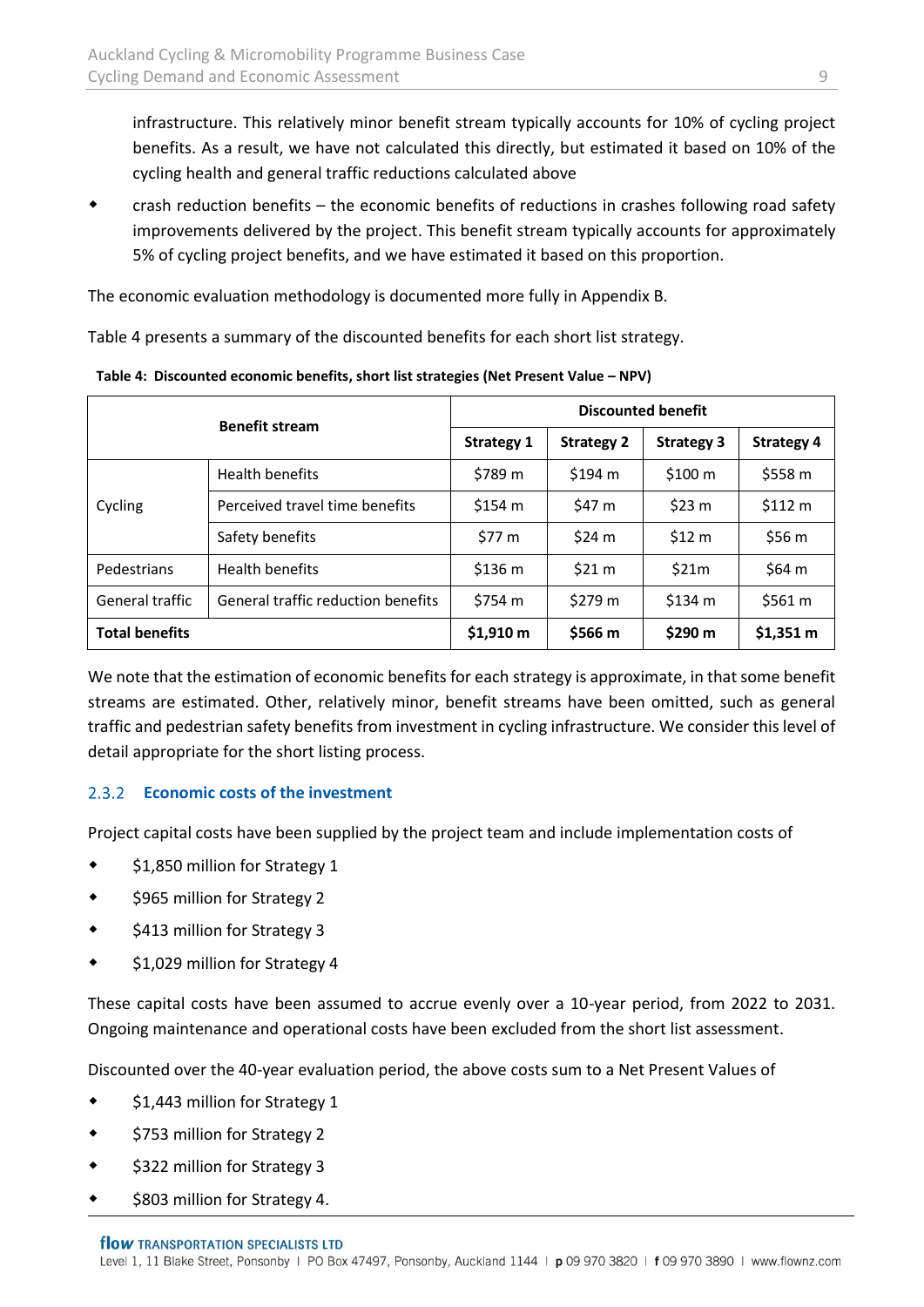#### <span id="page-11-0"></span>**Benefit cost ratios**

Based on the discounted benefits and costs presented above, the project is estimated to have the following benefit cost ratio (BCR).

#### **Table 5: Short list cycling benefit cost ratios**

|                           | <b>Strategy 1</b>  | <b>Strategy 2</b> | <b>Strategy 3</b> | <b>Strategy 4</b>  |
|---------------------------|--------------------|-------------------|-------------------|--------------------|
| Discounted benefits (NPV) | $$1,910 \text{ m}$ | \$566 m           | \$290 m           | $$1,351 \text{ m}$ |
| Discounted costs (NPV)    | $$1,443$ m         | \$753 m           | \$322 m           | \$803 m            |
| <b>Benefit cost ratio</b> | 1.3                | 0.75              | 0.90              | 1.7                |

All four short list strategies have BCRs close to 1. Strategies 1 (regional network) and 4 (centres) have the highest estimated BCRs however.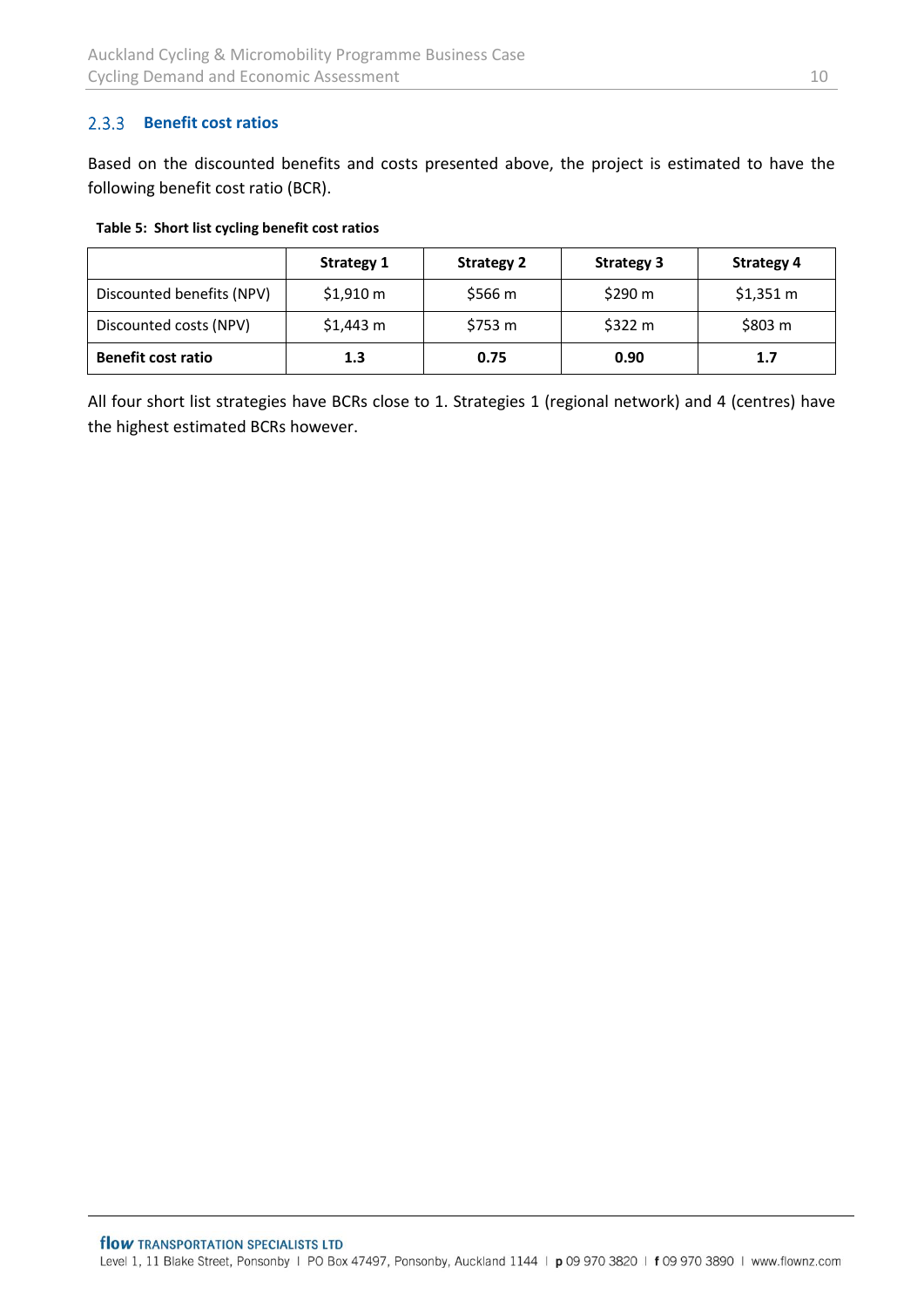### <span id="page-12-0"></span>**3 EMERGING PREFERRED ASSESSMENT**

### <span id="page-12-1"></span>**3.1 The investment programmes assessed**

Our assessment considers the following cycle investment scenarios, which includes not only an Emerging Preferred network, but also several "stretch" scenarios.

#### <span id="page-12-2"></span>**Table 6: Investment scenarios considered**

| <b>Investment scenario</b> | <b>Description</b>                                                                                                                                                                                                                                                                                                                                                                                                                                                                                                                                                                                                                                                                                                                                                                                                                                                                                                           |
|----------------------------|------------------------------------------------------------------------------------------------------------------------------------------------------------------------------------------------------------------------------------------------------------------------------------------------------------------------------------------------------------------------------------------------------------------------------------------------------------------------------------------------------------------------------------------------------------------------------------------------------------------------------------------------------------------------------------------------------------------------------------------------------------------------------------------------------------------------------------------------------------------------------------------------------------------------------|
|                            | <b>The Future Reference Case</b><br>All existing cycle infrastructure, plus future cycling projects already<br>funded within the Regional Land Transport Plan (RLTP) excluding<br>the PBC. The RLTP investment notably includes<br>Auckland Transport's Pop-Up Protection programme of<br>improvements to existing painted cycle lanes<br>completion of the Urban Cycleways Programme<br>priority routes within the Connected Communities programme<br>funded sections of Te Whau pathway<br>the Lake Road and Mängere West cycling improvements<br>projects<br>cycling components of the Penlink, AMETI, Lincoln Road and<br>Papakura to Drury projects<br>Note that the Future Reference Case scenario differed slightly<br>from the Future Without PBC Investment scenario used in the long<br>list assessment. The Reference Case was refined between the 2<br>processes to better reflect funded background investment. |
|                            | <b>The RLTP scenario</b><br>The same as the Future Reference Case scenario, plus the \$306<br>million investment for the Cycling PBC already within the RLTP (red<br>links in image to the left). Notable investment includes<br>Kitchener Road<br>Hobsonville Road<br>Rosebank Road<br>Favona Road<br>Roscommon Road/Mahia Road                                                                                                                                                                                                                                                                                                                                                                                                                                                                                                                                                                                             |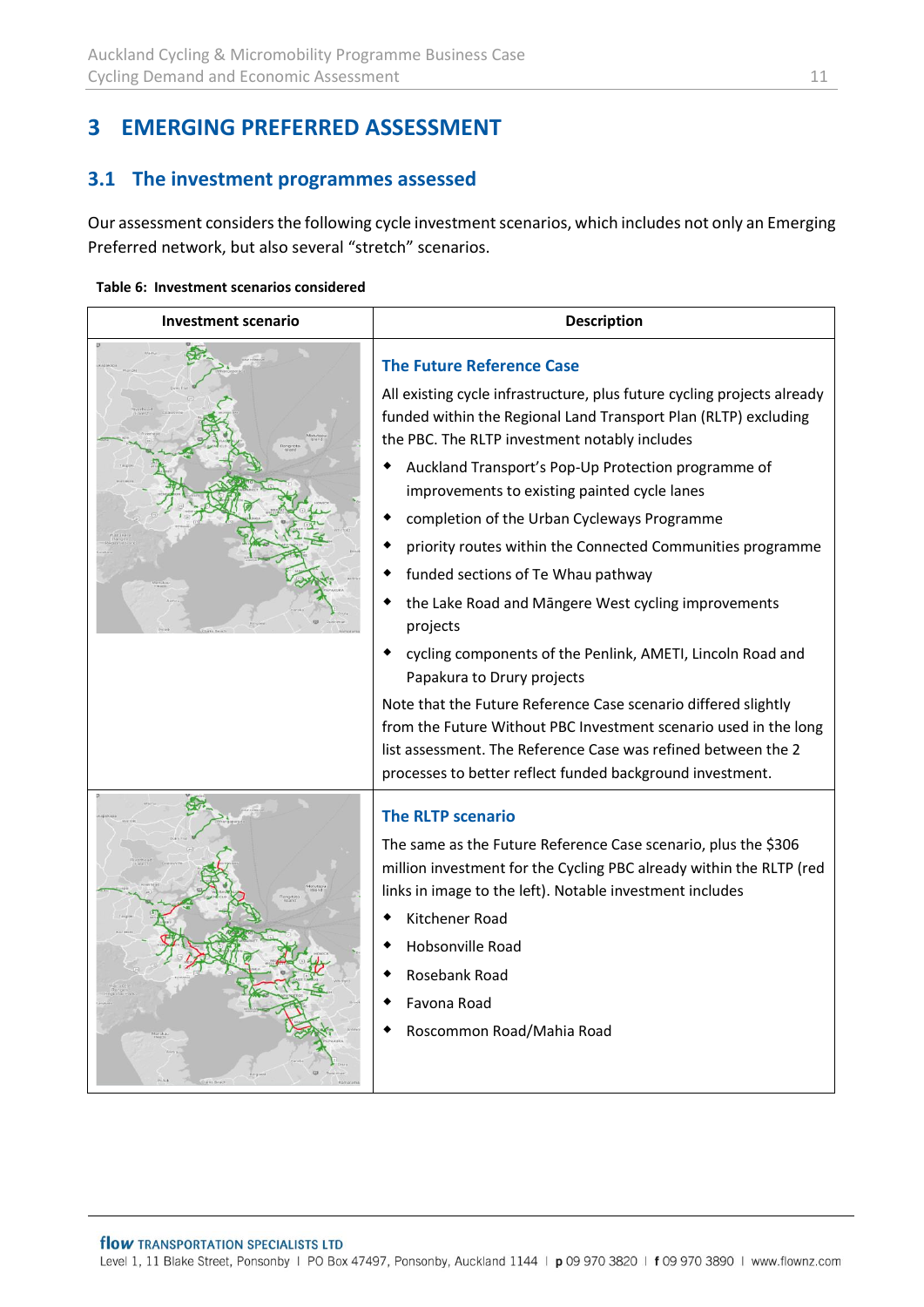#### **Table 6: Investment scenarios considered**

| <b>Investment scenario</b> | <b>Description</b>                                                                                                                                                                                                                                                                                                                                                                                                                                                                                                                                                                           |
|----------------------------|----------------------------------------------------------------------------------------------------------------------------------------------------------------------------------------------------------------------------------------------------------------------------------------------------------------------------------------------------------------------------------------------------------------------------------------------------------------------------------------------------------------------------------------------------------------------------------------------|
|                            | <b>The RLTP+ scenario</b><br>The same as the RLTP scenario, in addition to all other proposed<br>cycle projects that are not currently funded within the RLTP. This<br>list notably includes (shown red to the left):<br>the remainder of the Connected Communities programme<br>cycling components of the Airport to Botany and 20Connect<br>projects<br>cycling components of the Drury to Bombay, Pukekohe<br>expressway and Dominion Road light rail projects<br>completion of the Northern Pathway project<br>This scenario represents the Cycling PBC's default level of<br>investment |
|                            | The RLTP++ scenario<br>The first of several "stretch" investment scenarios.<br>The same as the RLTP+ scenario, in addition to a further<br>investment in the Cycling PBC (\$600 million total investment,<br>additional investment shown in red to the left)                                                                                                                                                                                                                                                                                                                                 |
|                            | The RLTP+++ scenario<br>The second of several "stretch" investment scenarios.<br>The same as the RLTP++ scenario, in addition to a further<br>investment in the Cycling PBC (\$900 million total investment,<br>additional investment shown in red to the left)                                                                                                                                                                                                                                                                                                                              |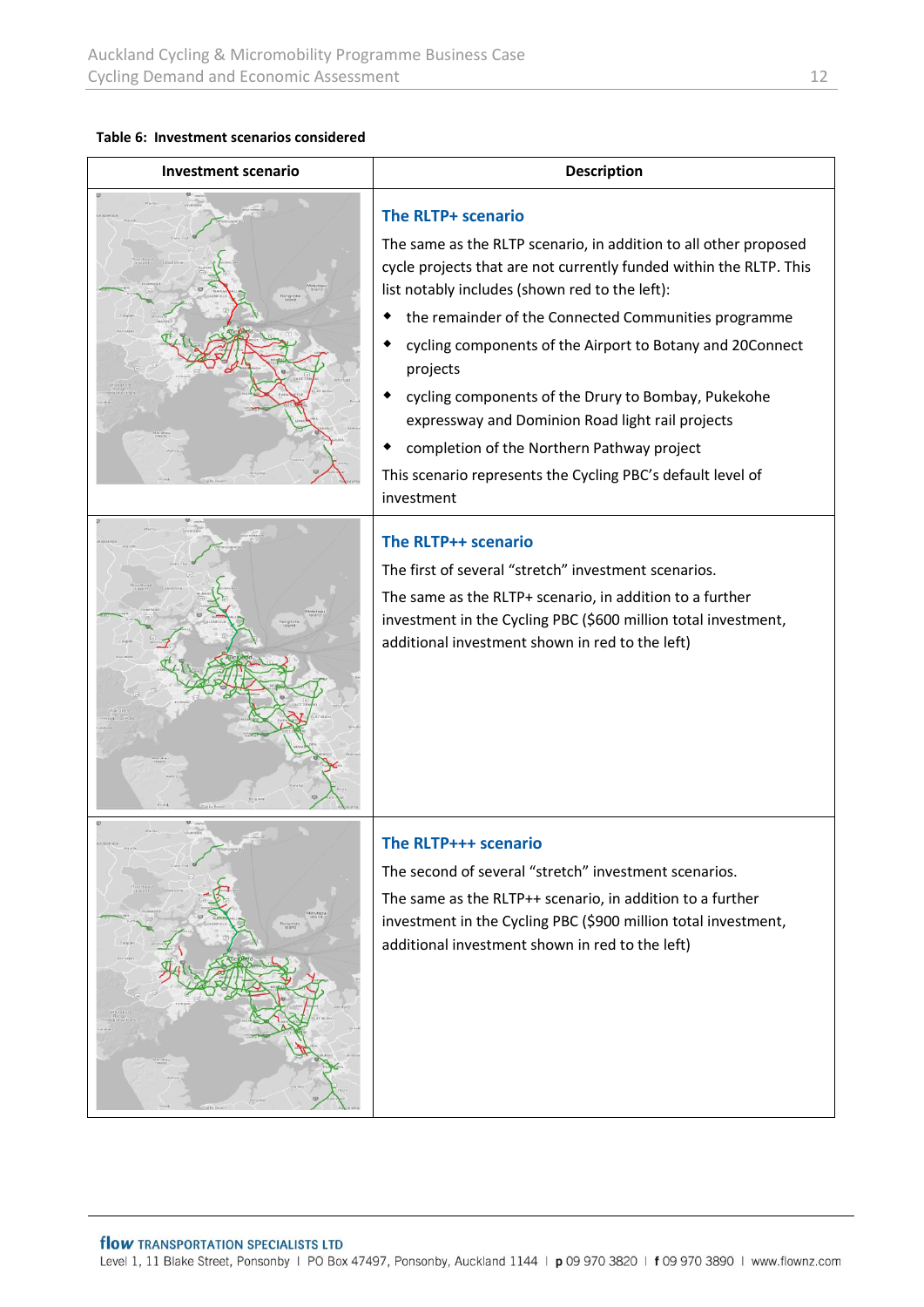**Table 6: Investment scenarios considered**

| Investment scenario | <b>Description</b>                                                                                                                                                                                                                                                                                                                                                  |
|---------------------|---------------------------------------------------------------------------------------------------------------------------------------------------------------------------------------------------------------------------------------------------------------------------------------------------------------------------------------------------------------------|
|                     | <b>Future Connect scenario</b><br>The third of several "stretch" investment scenarios.<br>The same as the RLTP+++ scenario, in addition to all other strategic<br>cycling routes identified by Auckland Transport's Future Connect<br>network (including Regional, Major and Connector route types)                                                                 |
| (Not mapped)        | Cycletopia scenario<br>A "complete network" where every origin and destination is<br>connected by best-practice cycle infrastructure and where every<br>city street is cyclable by people with a range of abilities.<br>Not necessarily a realistic investment scenario, but used as a<br>benchmark to consider what's theoretically achievable within<br>Auckland. |

### <span id="page-14-0"></span>**3.2 Cycle demand assessment**

#### <span id="page-14-1"></span>**Methodology**

We have used the ACM to assess cycling and e-bike demands in the first instance. As set out in Section 2.2.1 above, the ACM uses outputs from the regional transport model (MSM) and as a result often omits shorter trips under 1-2 km. Recognising this, we have developed estimates of cycling trips to school and to Rapid Transit Network (RTN) stations using a first principles approach.

The methodology is documented more fully in Appendix A.

#### <span id="page-14-2"></span> $3.2.2$ **Predicted cycling outcomes**

The following table presents modelled cycling statistics for the Auckland region. Data presented reflects predicted annual totals, which average out variations between days and seasons. The data presented is for

- the estimated annual distance (km) cycled across the network
- the estimated annual reductions in emissions (as a result of predicted reductions in private car travel)
- estimated cycling mode share (for all trip types, by distance travelled).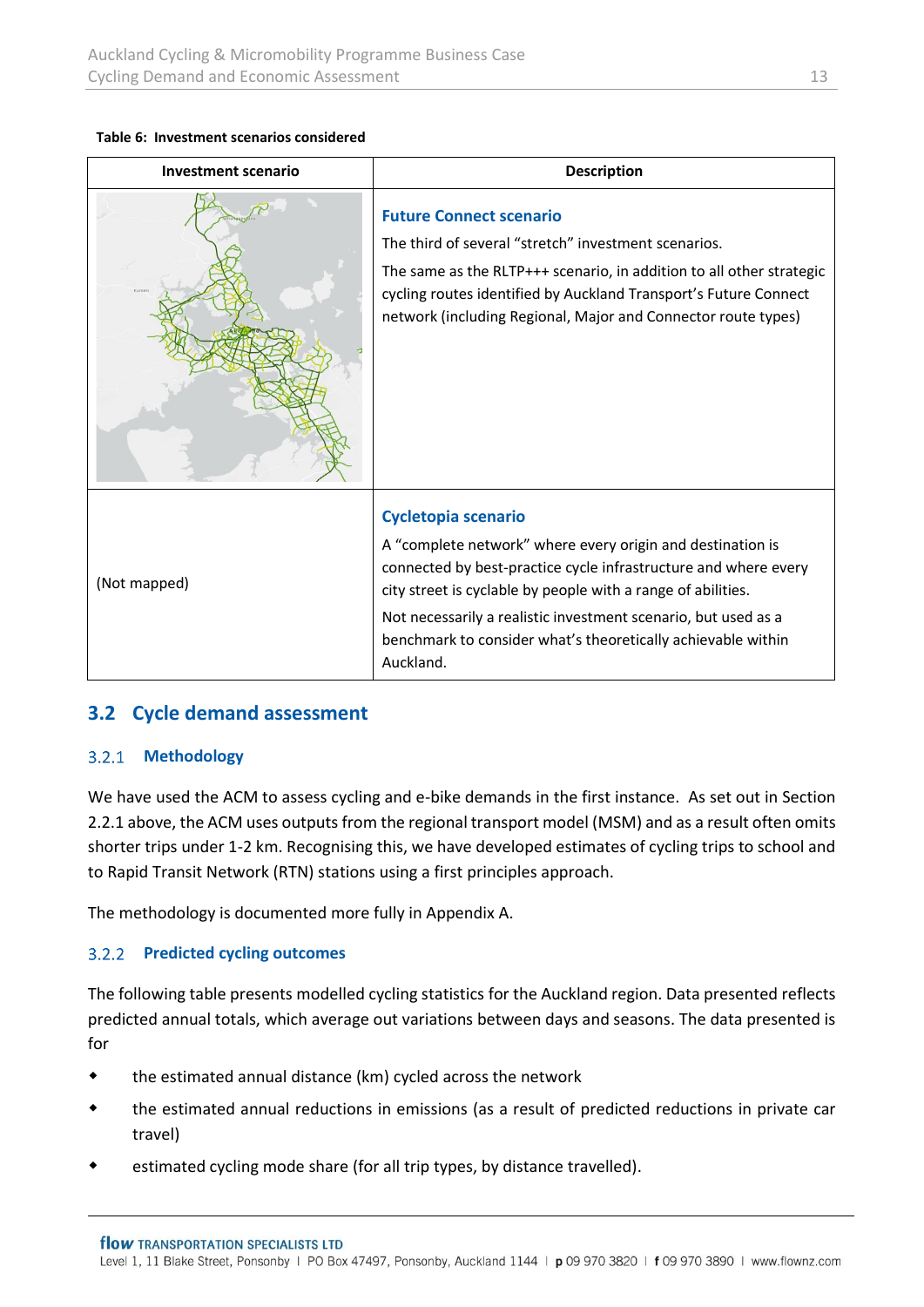|                                            | <b>Existing</b> | 2028 predicted | 2038 predicted   |
|--------------------------------------------|-----------------|----------------|------------------|
| Base case                                  | 56              | n/a            | n/a              |
| Future reference case                      | n/a             | 180            | 220              |
| RLTP (as above + \$306m Cycling PBC)       | n/a             | $230 (+50)$    | $285+(65)$       |
| RLTP+ (as above + planned routes)          | n/a             | 370 (+190)     | $460 (+240)$     |
| RLTP++ (as above with \$600m Cycling PBC)  | n/a             | $420 (+240)$   | 520 (+300)       |
| RLTP+++ (as above with \$900m Cycling PBC) | n/a             | 470 (+290)     | 580 (+360)       |
| <b>Future Connect</b>                      | n/a             | $670 (+490)$   | $830 (+610)$     |
| Cycletopia                                 | n/a             | $1,040 (+860)$ | $1,290 (+1,060)$ |

#### **Table 7: Estimated annual cycle-km travelled (million cycle-km. Values in brackets relative to future reference case)**

#### **Table 8: Estimated annual emissions reductions (tonnes of CO2e)**

|                                            | 2028 predicted                                           | 2038 predicted |  |
|--------------------------------------------|----------------------------------------------------------|----------------|--|
| Future reference case                      | $n/a$ – the below are measured relative to this scenario |                |  |
| RLTP (as above + \$306m Cycling PBC)       | 3,200                                                    | 3,000          |  |
| $RLTP+$ (as above + planned routes)        | 13,000                                                   | 12,000         |  |
| RLTP++ (as above with \$600m Cycling PBC)  | 18,000                                                   | 16,000         |  |
| RLTP+++ (as above with \$900m Cycling PBC) | 22,000                                                   | 20,000         |  |
| <b>Future Connect</b>                      | 44,000                                                   | 41,000         |  |
| Cycletopia                                 | 97,000                                                   | 89,000         |  |

#### **Table 9: Estimated cycling mode share (all trip types, by distance)**

|                                            | <b>Existing</b> | 2028 predicted | 2038 predicted |
|--------------------------------------------|-----------------|----------------|----------------|
| Base case                                  | 0.4%            | n/a            | n/a            |
| Future reference case                      | n/a             | 1.0%           | 1.2%           |
| RLTP (as above + \$306m Cycling PBC)       | n/a             | 1.3%           | 1.5%           |
| RLTP+ (as above + planned routes)          | n/a             | 2.1%           | 2.3%           |
| RLTP++ (as above with \$600m Cycling PBC)  | n/a             | 2.3%           | 2.6%           |
| RLTP+++ (as above with \$900m Cycling PBC) | n/a             | 2.6%           | 2.9%           |
| <b>Future Connect</b>                      | n/a             | 3.7%           | 4.2%           |
| Cycletopia                                 | n/a             | 5.8%           | 6.6%           |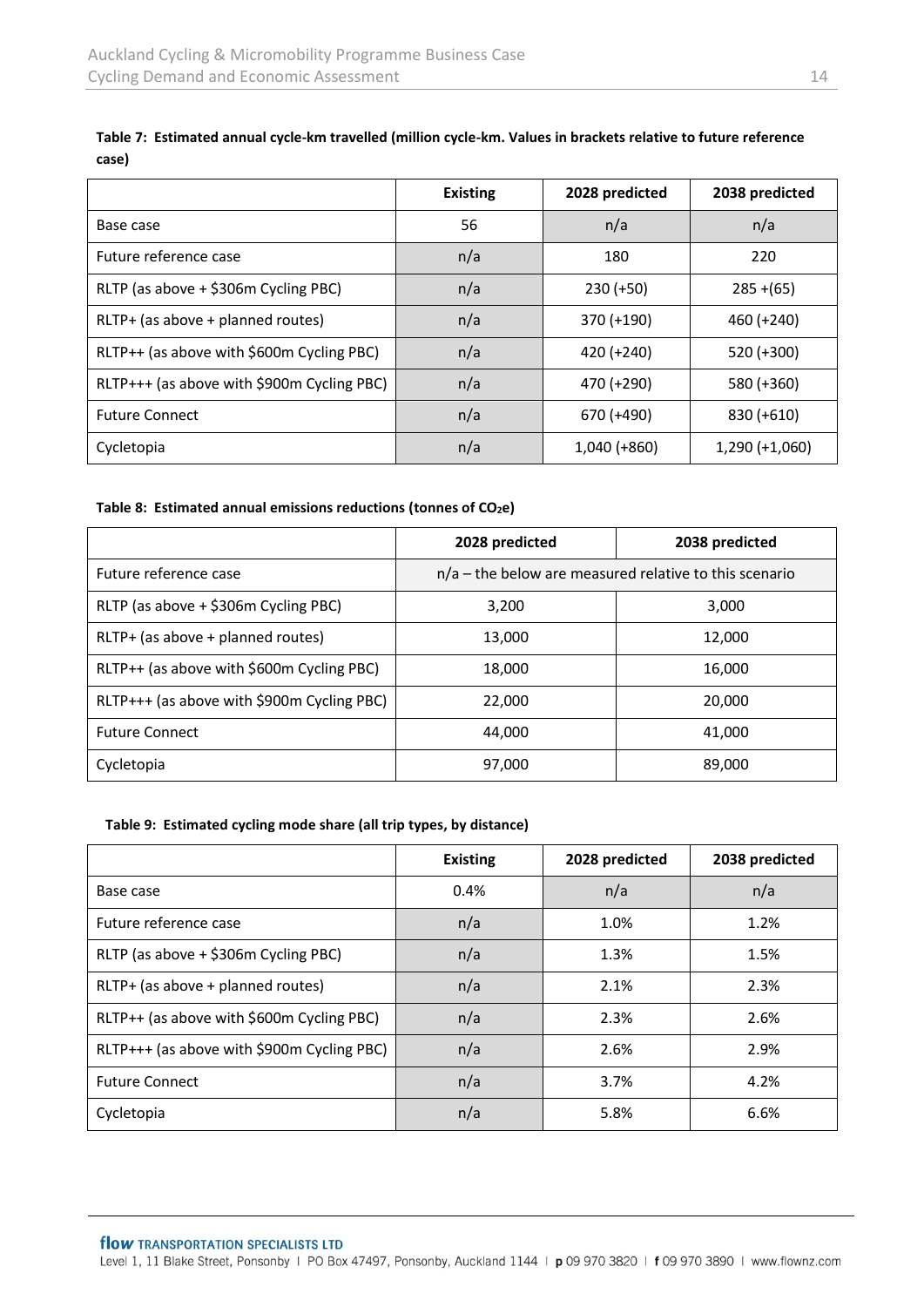Improvements in cycling outcomes between today and the future Reference Case are predicted due to background investment in cycling. This background investment includes all cycling projects with committed funding identified in the Auckland RLTP 2021-31, including

- completion of the Auckland Urban Cycleways programme
- priority routes within the Connected Communities programme
- funded sections of Te Whau pathway
- cycling components of the Penlink, AMETI, Lincoln Road and Papakura to Drury projects
- Auckland Transport's pop-up protection programme.

Each of the 6 investment scenarios is predicted to result in an increase in cycling demand and positive cycling outcomes. These increases are relative to their respective level of investment.

The forecast cycle mode shares fall below the targets set by Te Tāruke-ā-Tāwhiri: Auckland's Climate Plan. Those regional targets are (for all trips, by distance)

- 7% bike and e-bike mode share by 2030
- 9% bike and e-bike mode share by 2050.

Similarly, the forecast cycle mode shares fall below the e-bike mode share potential estimated by Waka Kotahi's Research Report 674, of

- 8% e-bike mode share for urban areas within 5 km of the city centre
- 5% e-bike mode share for suburban Auckland locations.

These comparisons provide some level of confidence that the model is not predicting unrealistically inflated cycle mode shares, relative to Te Tāruke-ā-Tāwhiri: Auckland's Climate Plan, or Waka Kotahi research. Conversely, our modelling suggests that infrastructure improvements alone will not be sufficient to achieve the outcomes anticipated by our Climate Plan. Further investment in measures that encourage mode shift will be necessary, including for example congestion charging.

It should be recognised that the ACM has been calibrated based on the observed response in Auckland to recent cycling investment. That level of investment, and the associated demand response were very small relative to the levels of investment assessed above, particularly compared to the more extreme investment scenarios. In effect, the ACM is being used to test scenarios far beyond its calibrated parameters, and there is a risk in doing so. The actual cycling outcomes, should for example Auckland Transport complete the Future Connect cycle network, may be significantly different to the modelled forecast.

### <span id="page-16-0"></span>**Cyclable catchments**

The ACM has also been used to quantify the proportion of Auckland's population predicted to live within a 15-minute safe cycle trip of at least 1 key social destination. We have used the following definitions in this process

 a 15 km/h average cycle speed has been assumed, meaning a 15-minute catchment includes trips within 3.75 km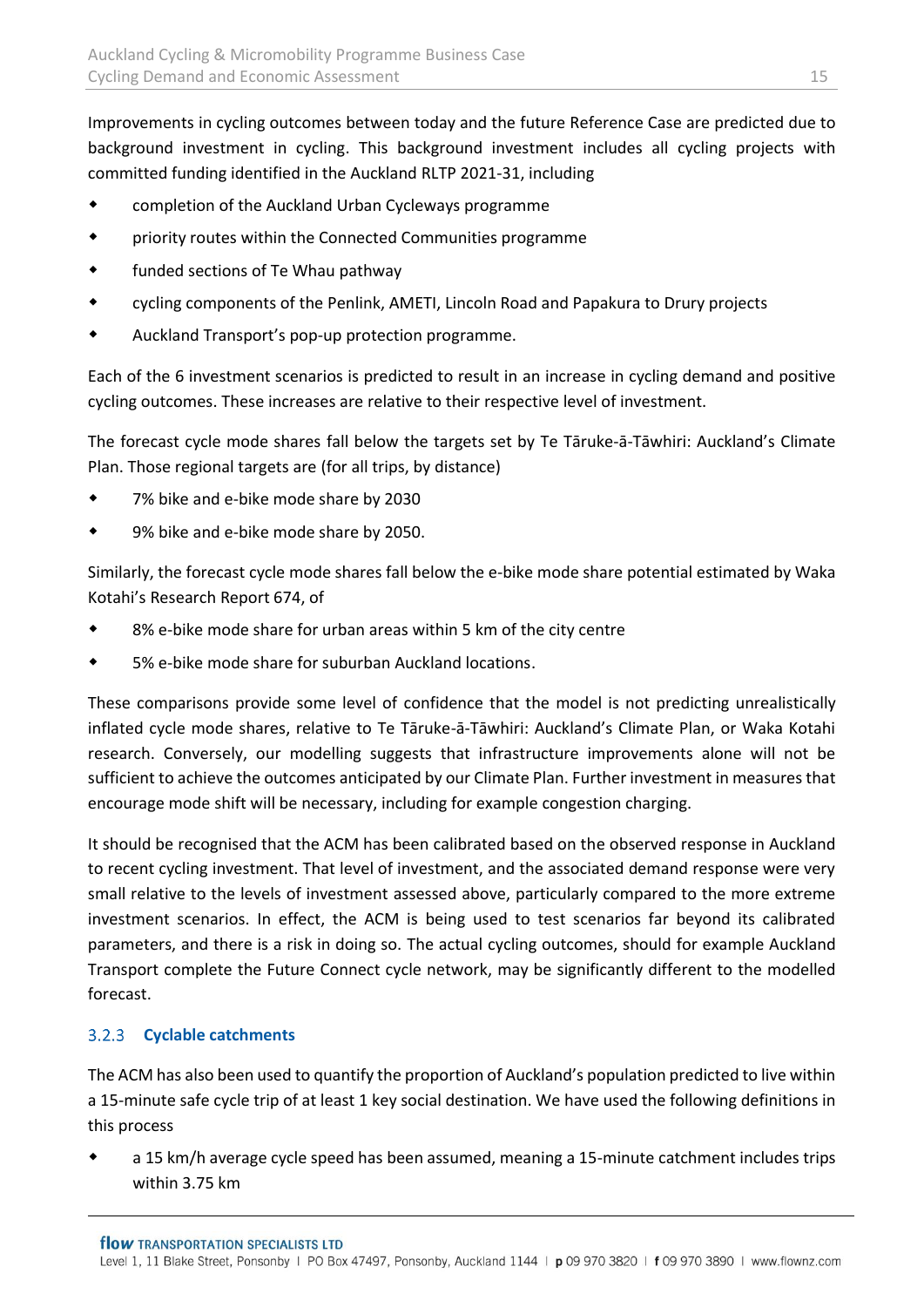- key social opportunities have been assumed to include any MSM zone with 1,000 jobs or more, the city centre, Metro Centres and Town Centres
- Population forecasts are from Auckland Council's scenario I11.6 forecasts
- Safe cycle infrastructure has been assumed to include all protected cycle lanes, off road cycleways and quality shared paths.

The results are presented in [Table 10.](#page-17-2)

<span id="page-17-2"></span>

|                                            | 2018    | 2028      | <b>Proportion of</b><br>regional total |
|--------------------------------------------|---------|-----------|----------------------------------------|
| Base case                                  | 192,000 | n/a       | 12%                                    |
| Future reference case                      | n/a     | 452,000   | 24%                                    |
| RLTP (as above + \$306m Cycling PBC)       | n/a     | 635,000   | 34%                                    |
| RLTP+ (as above + planned routes)          | n/a     | 863,000   | 47%                                    |
| RLTP++ (as above with \$600m Cycling PBC)  | n/a     | 953,000   | 52%                                    |
| RLTP+++ (as above with \$900m Cycling PBC) | n/a     | 1,023,000 | 55%                                    |
| <b>Future Connect</b>                      | n/a     | 1,357,000 | 73%                                    |
| Cycletopia                                 | n/a     | 1,594,000 | 86%                                    |

Note that even with the "Cycletopia" investment scenario, less than 100% of Auckland's population is predicted to fall within a 15-minute, safe cycle ride of key social opportunities. This is because some of Auckland's future population falls outside the boundary of the ACM. As a result, actual population proportions may be slightly higher than those reported above.

### <span id="page-17-0"></span>**3.3 Economic evaluation**

### <span id="page-17-1"></span>**Economic Do Minimums**

We have assessed the economic impact of 3 investment scenarios:

- The \$306 million investment scenario
- The \$900 million investment scenario
- Future Connect

Two different "Do Minimum" scenarios have been used to assess the economic benefits of the investment scenarios:

 The \$306 million investment scenario has been assessed by comparing it to the future Reference Case that includes all other cycling investment with committed funding in the RLTP (refer [Table 6,](#page-12-2) pag[e 11\)](#page-12-2). This has allowed us to isolate the predicted benefits of the \$306 million investment from the background investment in cycling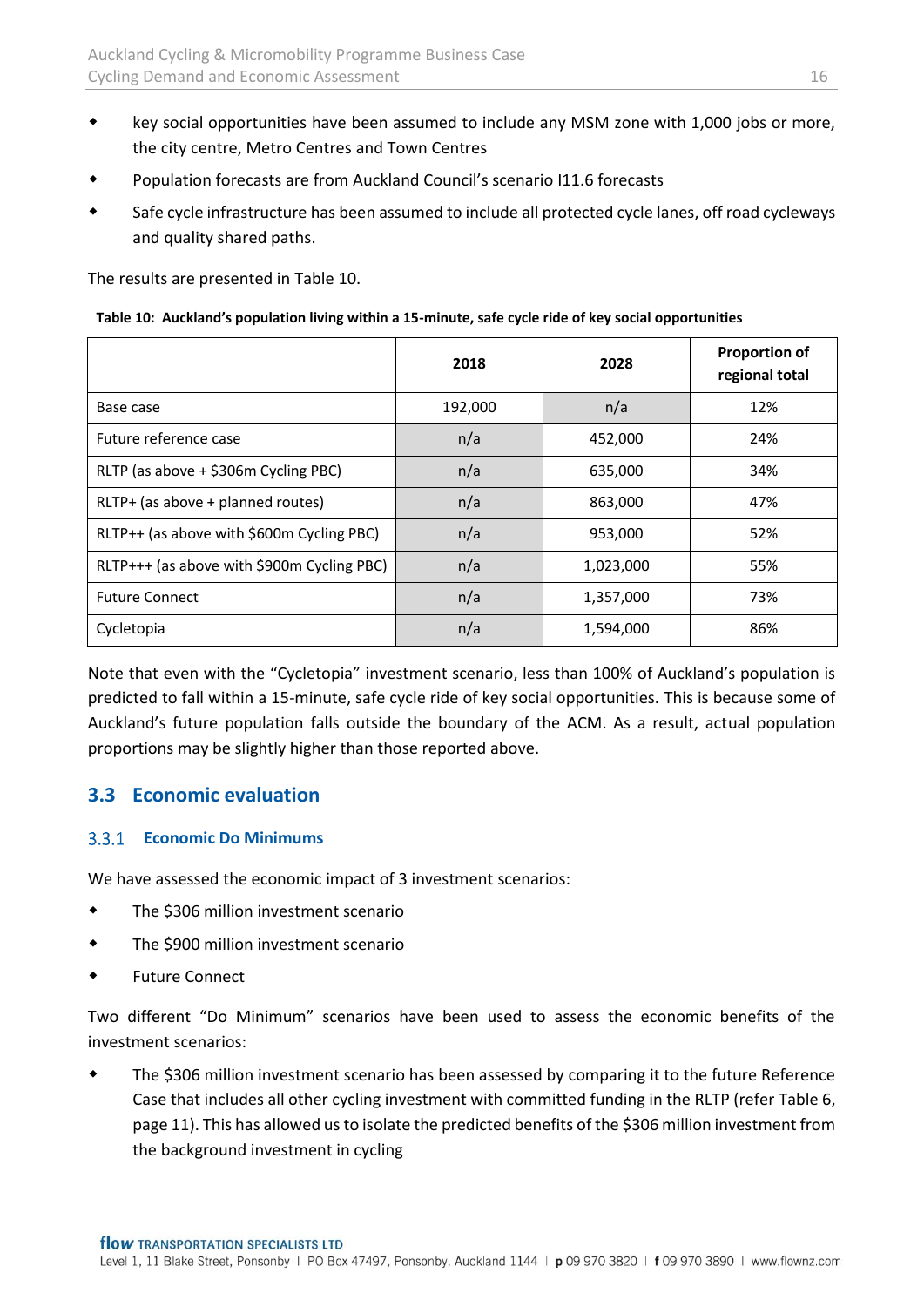The \$900 million and Future Connect investment scenarios have been assessed against the RLTP+ scenario (refer [Table 6,](#page-12-2) page [11\)](#page-12-2). This has allowed us to isolate the predicted benefits of these 2 investment scenarios from the additional planned but unfunded background investment in cycling, such as the cycling components of the A2B project.

#### <span id="page-18-0"></span>**Economic benefits of the investment**

The economic evaluation has been carried out in accordance to Waka Kotahi's Monetised Benefits and Costs Manual (MBCM).

The following benefit streams have been assessed for the project

- perceived travel time benefits for cyclists travel time savings, weighted by the MBCM's Relative Attractiveness scale, which accounts for cyclist perceptions of comfort/time on cycle infrastructure
- health benefits for pedestrians and cyclists the public health benefits associated with increased physical activity
- general traffic reduction benefits the travel time and vehicle operating cost benefits to general traffic that remains on the road network, when some users shift from driving to cycling. Emissions and crash benefits of removing those vehicle trips from the network are also captured
- crash reduction benefits the economic benefits of reductions in crashes following road safety improvements delivered by the project

[Table 11](#page-18-1) presents a summary of the discounted benefits. Further detail of how these have been developed is included in Appendix B.

| <b>Benefit stream</b> |                                           | <b>RLTP</b><br>(\$306m<br>investment) | $RLTP+++$<br>(\$900m<br>investment) | <b>Future Connect</b>  |
|-----------------------|-------------------------------------------|---------------------------------------|-------------------------------------|------------------------|
| Cycling               | <b>Health benefits</b>                    | \$439 m                               | $$1,252 \text{ m}$                  | $$3,005 \text{ m}$     |
|                       | Perceived travel time benefits            | \$38 m                                | \$111 m                             | \$251 m                |
|                       | Safety benefits                           | \$15 m                                | \$47 m                              | \$142 m                |
| Pedestrians           | <b>Health benefits</b>                    |                                       |                                     | \$13 m                 |
| General<br>traffic    | General traffic reduction benefits        | \$268 m                               | \$797 m                             | $$1,836 \text{ m}$     |
|                       | Emissions reduction benefits <sup>1</sup> | $$8 - $12 m$                          | $$23 - $36 m$                       | $$53 - $84 m$          |
| <b>Total benefits</b> |                                           | \$768 - \$772 m                       | $$2,230 - $2,243$<br>m              | \$5,300 - \$5,331<br>m |

<span id="page-18-1"></span>

 $1$  The MBCM requires a low and high range to be given for emissions benefits, reflecting low and high shadow costs for CO<sup>2</sup> emissions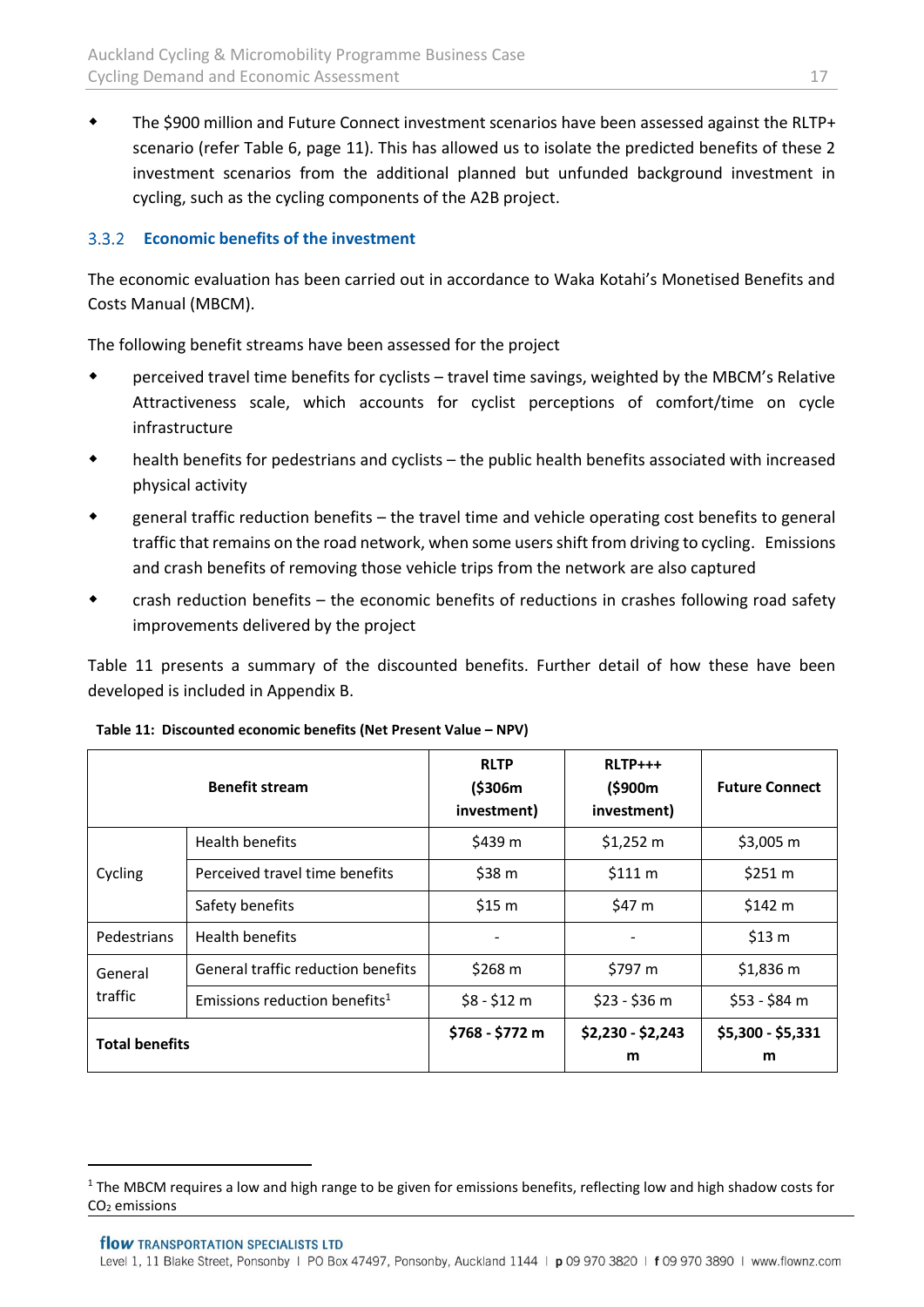#### <span id="page-19-0"></span>**Economic costs of the investment**

Project capital costs have been supplied by Auckland Transport and include \$306 and \$900 million for those respective investment scenarios, and \$5 billion for Future Connect. Capital costs have been assumed to accrue linearly over a 10-year period, from 2022 to 2031.

Ongoing maintenance and operational costs have been assumed to be 0.5% of the implementation costs (ie \$1.5 million per year for the \$306 million investment scenario).

Discounted over the 40-year evaluation period, the above costs sum to Net Present Values of

- \$269 million for the \$306 million investment scenario
- \$792 million for the \$900 million investment scenario
- \$4,399 million for Future Connect.

#### <span id="page-19-1"></span>**Benefit cost ratios**

Based on the discounted benefits and costs presented above, the investment scenarios are estimated to have the following benefit cost ratios (BCR).

|                           | <b>RLTP</b><br>(\$306m investment) | $RLTP+++$<br>(\$900m investment) | <b>Future Connect</b> |
|---------------------------|------------------------------------|----------------------------------|-----------------------|
| Discounted benefits (NPV) | \$768 - \$772 m                    | \$2,230 - \$2,243 m              | \$5,300 - \$5,331 m   |
| Discounted costs (NPV)    | \$269 $m$                          | \$792 m                          | \$4,399 m             |
| <b>Benefit cost ratio</b> | 2.9                                | 2.8                              | 1.2                   |

#### **Table 12: Estimated benefit cost ratios**

### <span id="page-19-2"></span>**Benefit cost ratio ranges**

The BCRs calculated above include only benefits due to investment in separated cycle facilities. They omit any additional benefits associated with Local Area Network (LAN) components of each investment scenario. The LANs include comprehensive traffic calming within targeted communities, to ensure local streets are cyclable. LANs typically result in benefits for cyclists and pedestrians, as well as road safety benefits for general traffic. While a proportion of the estimated costs have been set aside for the LANs, these have not been included in the estimated project benefits, as the location and scope of the LANs have not yet been determined.

This section considers the effects that including the LANs in the benefits calculation may have on the overall BCRs. The LAN components make up 23% of the estimated costs for the \$306 million programme, and 17% of the costs for the \$900 million programme. As a result, we have estimated the effect of the LANs on the BCR by factoring up the estimated benefits by these proportions.

Following our economic evaluation, Auckland Transport also advised that the estimated costs of each investment scenario were expected to increase by 35% to 40%. This section also considers the effects this cost increase would have on the BCR, by factoring down the benefit component of the BCR

**flow TRANSPORTATION SPECIALISTS LTD**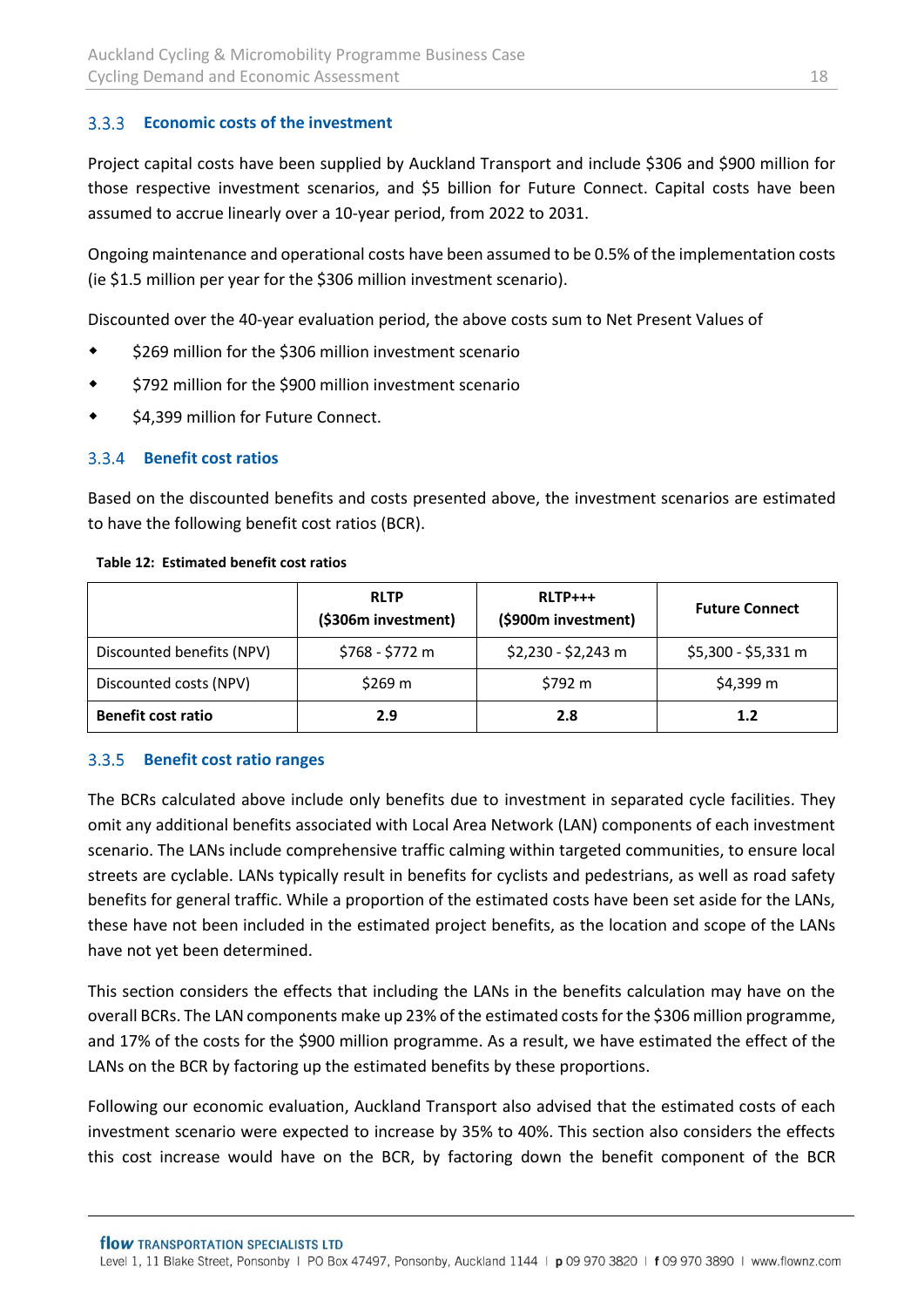accordingly (ie maintaining the same overall programme budgets, but delivering less km of infrastructure).

The results of these tests are summarised in [Table 13](#page-20-0) below.

#### <span id="page-20-0"></span>**Table 13: Estimated benefit cost ratio ranges**

| Costs                    | <b>LAN benefits</b> | <b>RLTP</b><br>(\$306m investment) | $RLTP+++$<br>(\$900m investment) |
|--------------------------|---------------------|------------------------------------|----------------------------------|
| Low                      | Excluded (default)  | 2.9                                | 2.8                              |
| (original cost estimate) | Included            | 3.7                                | 3.4                              |
| High                     | Excluded            | 2.2                                | 2.0                              |
| (updated cost estimate)  | Included            | 2.6                                | 2.2                              |

The BCR ranges for each investment scenario include

- 2.2 to 3.7 for the \$306 million investment scenario
- 2.0 to 3.4 for the \$900 million investment scenario.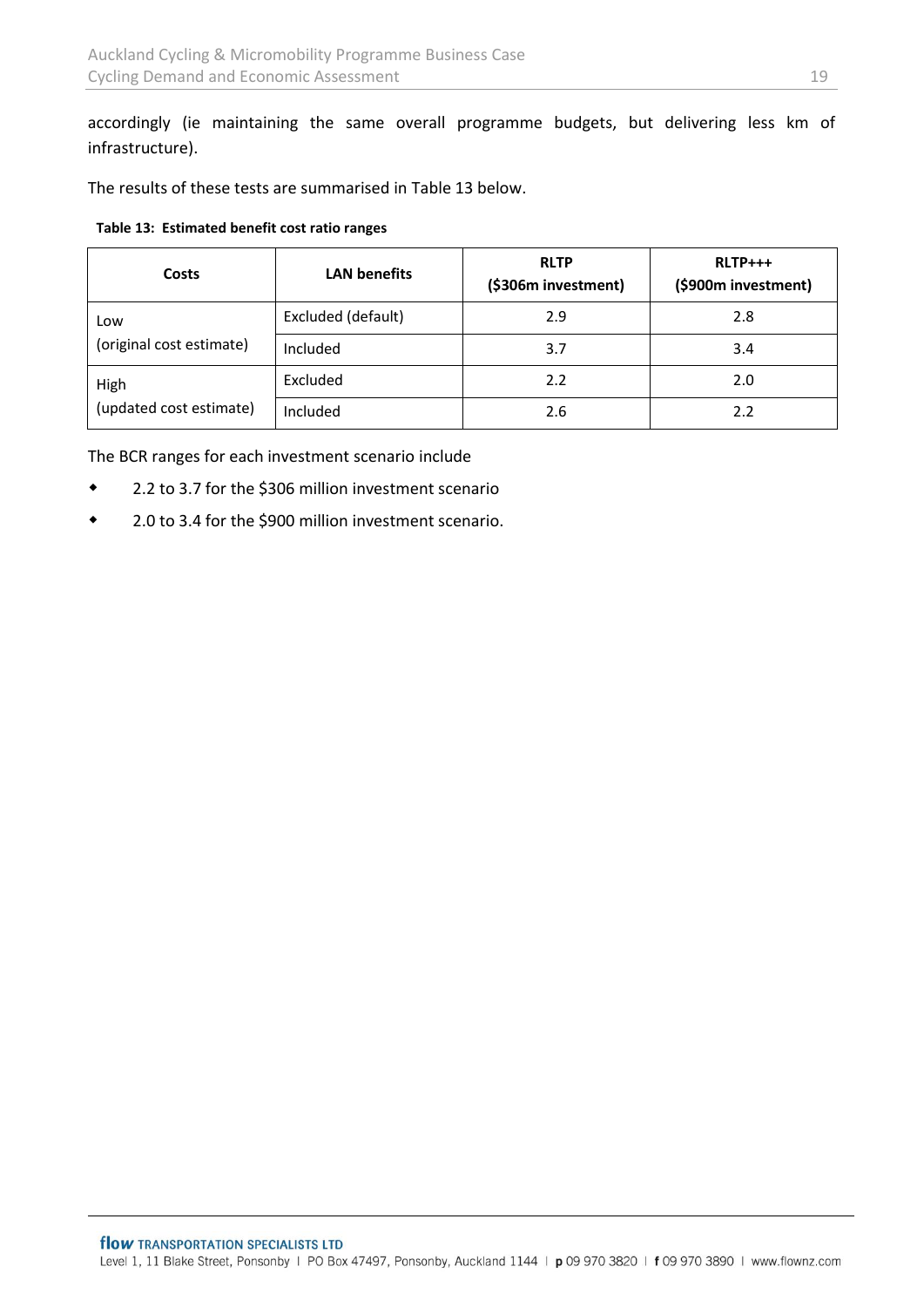# <span id="page-21-1"></span><span id="page-21-0"></span>**APPENDIX A demand estimates**

**flow TRANSPORTATION SPECIALISTS LTD** Level 1, 11 Blake Street, Ponsonby | PO Box 47497, Ponsonby, Auckland 1144 | p 09 970 3820 | f 09 970 3890 | www.flownz.com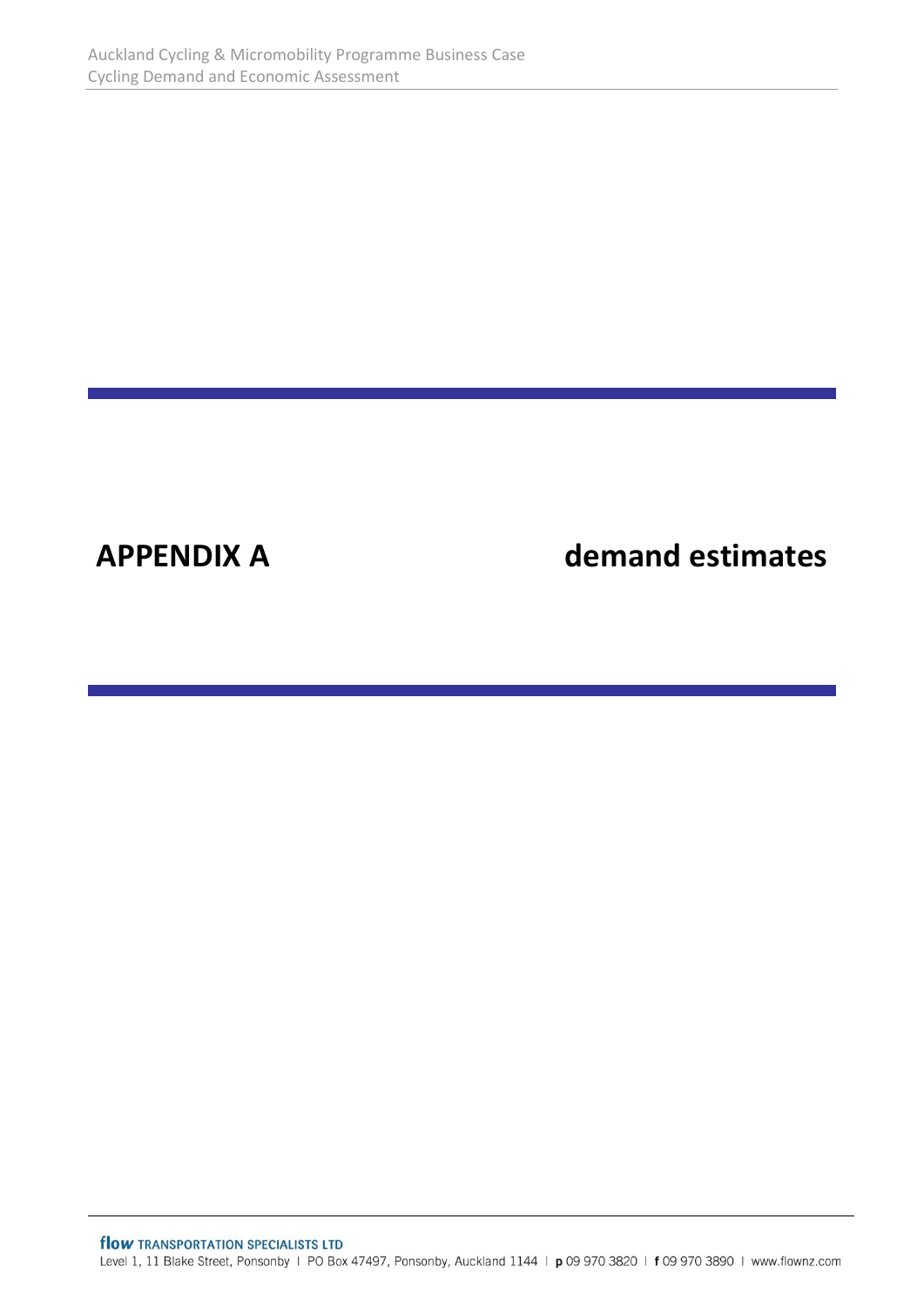**flow TRANSPORTATION SPECIALISTS LTD** Level 1, 11 Blake Street, Ponsonby | PO Box 47497, Ponsonby, Auckland 1144 | p 09 970 3820 | f 09 970 3890 | www.flownz.com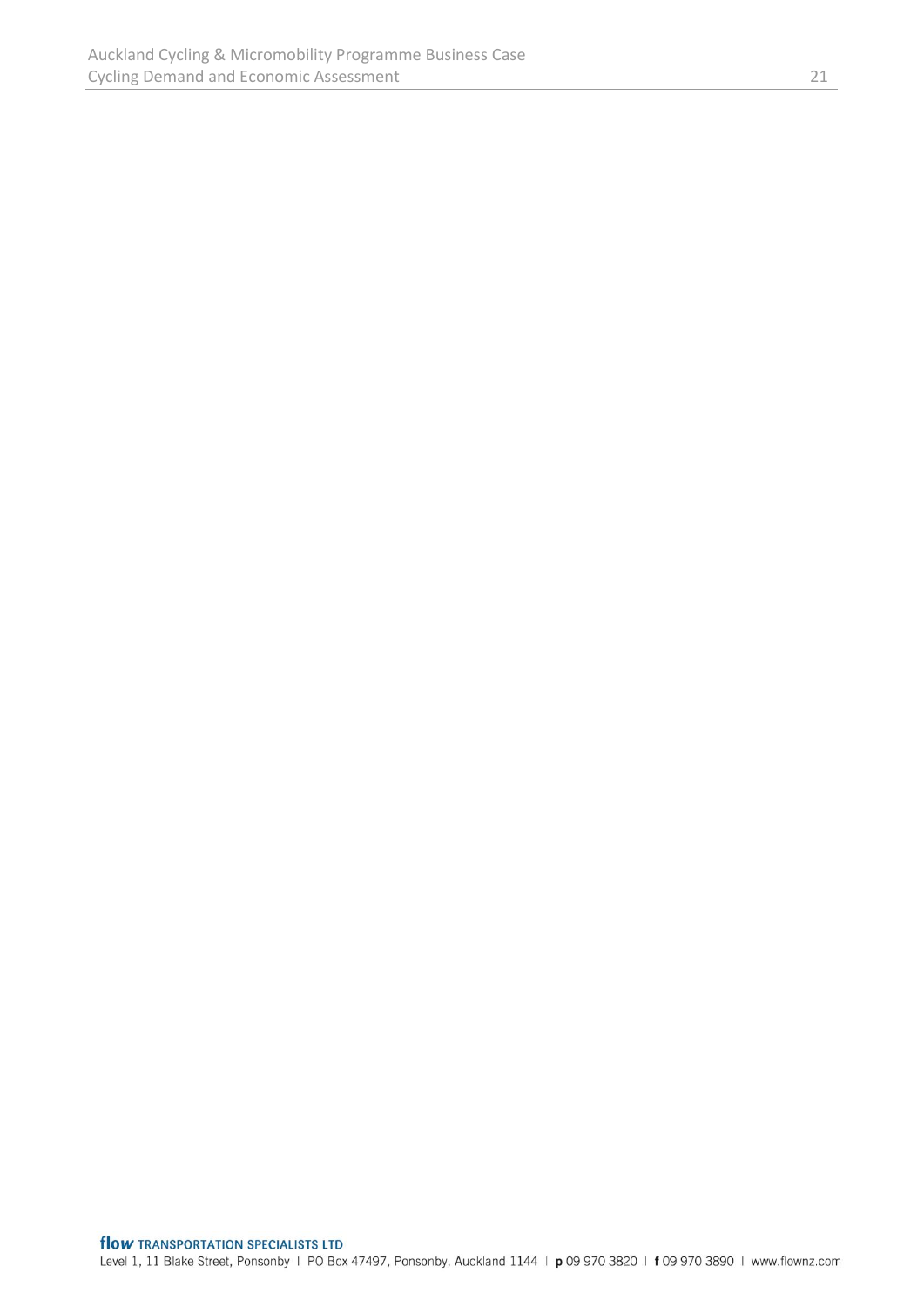### **Methodology**

The Auckland Cycle Model (ACM) has been used to develop estimates of average weekday peak period cyclist trips with and without the project. The ACM estimates future cycling demand and

- reflects predicted land use (according to Auckland Council's scenario I11.5 land use forecasts)
- reflects cyclists' route choice with cyclists generally opting to travel via a slightly longer route if it provides a higher standard of infrastructure, or less adverse gradients
- reflects realistic cycling trip lengths with longer trips less likely to be undertaken by bicycle than shorter trips, with a probability distribution applied that is based on the existing Auckland cycle trip length distribution
- reflects realistic cycle trip types with trip types such as home-to-work and home-to-education more likely to be undertaken by bicycle than trip types such as trips for employer's business
- reflects anticipated future growth in e-bike availability
- is responsive to changes in cycle infrastructure (in terms of both demands and trip assignment), in that high quality cycle infrastructure between any two nodes will result in more trips between those nodes being undertaken by bicycle, than a scenario with poorer quality cycle infrastructure
- reflects both utility and recreational cyclist components.

The ACM is informed by the Auckland Macro Strategic Model (MSM), and its development is documented more fully in a Model Development Report<sup>2</sup>.

For the economic evaluation of the project, 2028 and 2038 forecast models have been used.

The model represents morning and evening peak period (two hour) cyclist demands for each forecast year. Estimates of daily cyclist demands have been derived by factoring the morning and evening peak period forecasts. A factor of 2.0 has been used in this process. This factor reflects the level of off-peak and weekend profiles currently observed on a range of routes across Auckland. We note that higher factors tend to apply to cycle routes that have a higher proportion of recreational trips, such as Tamaki Drive, while lower factors apply on routes with more commuter focus such as the Northwestern Cycleway.

### **Peer review of cycle model**

The ACM was independently peer reviewed<sup>3</sup> by QTP for the SeaPath DBC in 2018. That review focused on the model's ability to predict future cycling trips across the Waitemata Harbour, but also scrutinised the model's general construction and appropriateness to assess cycle infrastructure in general. Key findings of the peer review included:

<sup>&</sup>lt;sup>2</sup> Flow Transportation Specialists. September 2018. Auckland Cycle Model – Model Development Report

<sup>&</sup>lt;sup>3</sup> QTP. September 2018. SeaPath DBC – Economics and Modelling Peer Review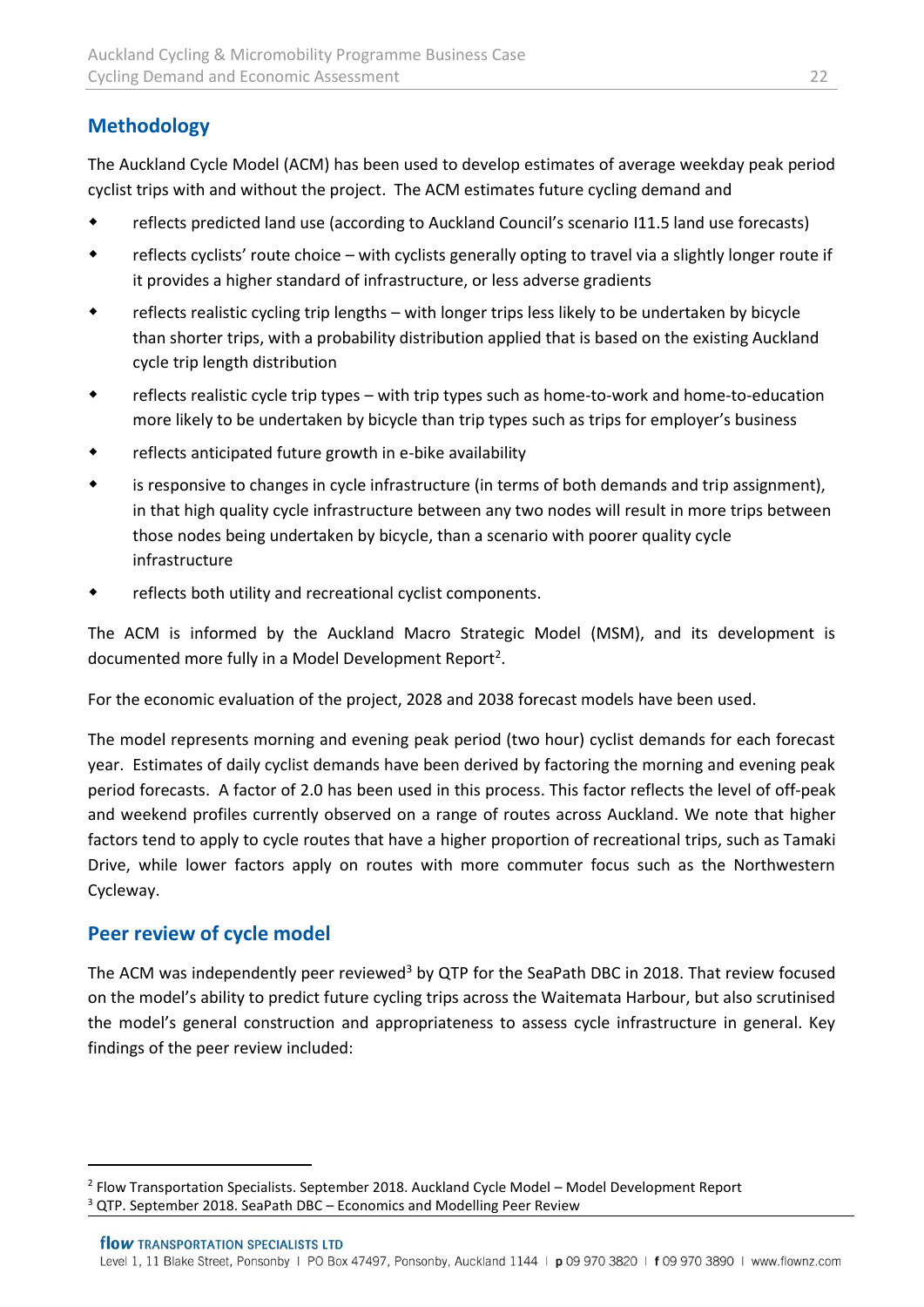- that the ACM has been built using unconventional methods, but that it has demonstrated powerful ability to accurately predict forecast cycle demands in the short term. We note that there is no established convention on cycle demand forecasting, however
- that the model is limited by its coarse zone size, with this being based on the MSM zones. This issue is addressed by disaggregating the MSM's 550 zones into over 800 smaller zones, with this process focusing on areas of particular interest to Auckland Transport projects, such as the city centre and Metropolitan Centres. In the case of the PBC, the zone structure is considered less critical, as the PBC's focus is on strategic, regional investment at the MSM zone level
- that the model does not well reflect education trips, due to the short length of these trips. Recognising this, the model has not been used to assess trips to schools for the PBC (or for other short trip types)
- that the model uses a "network effects" module, which results in an S-shaped response to cycling network investment (with predicted demands increasing exponentially at lower levels of investment, before plateauing). The peer reviewer noted that there is no evidence to support this non-linear trend

The peer review concluded that the ACM provides a much-improved ability to forecast future cycle demands, relative to the previous methods of the MBCM's Simplified Procedures 11 and Waka Kotahi's Research Report 340.

Subsequent to the peer review, the ACM has been used to evaluate a number of Auckland Transport, Waka Kotahi and Auckland Council projects, including

- Waka Kotahi's Northern Pathway project
- cycling components of Auckland Transport's Connected Communities programme
- Auckland Council's te Whau Pathway
- Auckland Transport's Glen Innes to Tamaki Drive shared path, Pt Chevalier to Herne Bay cycleway, Avondale to New Lynn shared path, and other components of the Auckland Urban Cycleways programme

Finally, we note that the ACM was referenced extensively in Waka Kotahi Research Report 676 (Latent demand for walking and cycling, March 2021). That report recommended a range of cycle demand estimation tools be used in the future, with urban area cycle models being recommended for projects that are expected to result in fundamental changes in travel behaviours and that cost in excess of \$20 million. The Auckland Cycling PBC falls within this category.

### **Future micro-mobility impacts**

The cycle demand component was based on outputs from the ACM, calibrated based on observed cycle data from 2016. In the period since, e-bikes have gained in popularity significantly. Evidence to support this includes

 Waka Kotahi's Research Report 674 "*Mode shift to micromobility"* (February 2021), which concluded that if appropriate infrastructure is provided, e-bike trips could account for up to 8% of all trips within a 5 km radius of Auckland's City Centre, and 5% in more suburban areas of the city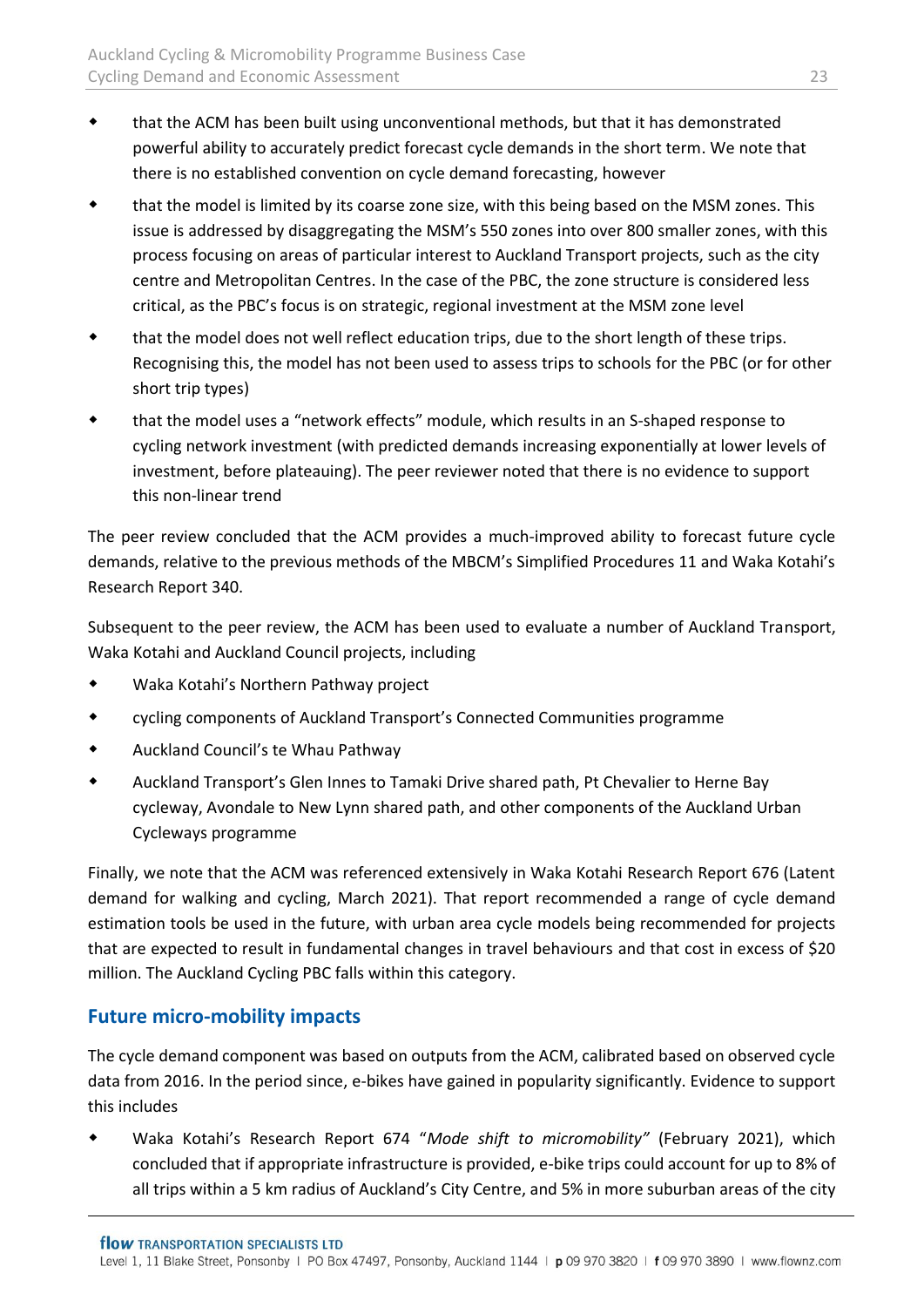- \* 2018 data collected by the University of Auckland<sup>4</sup>, which observed that 31% of peak period trips on the Northwestern Cycleway were by e-bike (but only 15% on Tamaki Drive, which did not have safe cycle infrastructure at that time)
- ◆ Waka Kotahi's research<sup>5</sup> indicating that 11% of bikes sold in New Zealand in 2019 were e-bikes
- Data collected by Auckland Transport<sup>6</sup> indicating that in 2020, 25% of regular bike riders in Auckland used e-bikes
- Most micro-mobility hire companies have e-bikes and e-scooters, rather than pedal bikes/scooters.

The evidence points to a rapidly increasing rate of e-bike ownership and use, from near-zero in 2016 when the ACM was calibrated, to the observed rates above. Reflecting this, we have made the following assumptions in our demand assessment

- 40% of cycle trips in Auckland will be by e-bike (or similar micro mobility device) in 2028
- 60% of cycle trips in Auckland will be by e-bike (or similar micro mobility device) in 2038

Waka Kotahi's Research Report 674 reviewed both New Zealand and international literature to consider the effect of e-bikes on trip lengths. Waka Kotahi's conclusion was that e-bikes enable trip lengths two to three times longer than traditional pedal bikes. We have taken the low end of this range, and assumed that e-bikes enable trips that are double (two times) the length of traditional pedal bike trips.

Similar trends have been observed for e-scooters and other "wheeled pedestrian modes", however there is less data available to support this. Data collected by Flow on Tamaki Drive in 2018 found that approximately 20% of pedestrian trips on this route during the peak periods were by "wheeled pedestrians". Waka Kotahi's Research Report 674 concluded that given appropriate infrastructure, escooters could account for 1% to 3% of all trips outside of Auckland's City Centre (and approximately double that within the City Centre).

E-scooters also differ from bikes and e-bikes, in that they are often used for the first/last mile of public transport trips. Given these differences, and the uncertainty around e-scooters, we have not modified the ACM to incorporate e-scooter trips.

### **School trips**

While we have used the Auckland Cycle Model (ACM) to assess cycling and e-bike demands in the first instance, the ACM is based on car and public transport trips from the regional MSM model. As a result, it generally omits shorter trips under 1-2 km, particularly effecting school trip estimates. Recognising this, we have developed estimates of cycling trips to schools using a first principles approach.

School trips have been estimated according to the following process:

**flow TRANSPORTATION SPECIALISTS LTD** 

<sup>4</sup> Wild, K. & Woodward, A. (2018). *Electric city: E-bikes and the future of cycling in New Zealand*. University of Auckland Medical and Health Sciences

<sup>&</sup>lt;sup>5</sup> Khoo, J. (March 2021). Can active modes supercharge our health outcomes?

<sup>6</sup> TRA for Auckland Transport. (June 2021). *Measuring and growing active modes of transport in Auckland*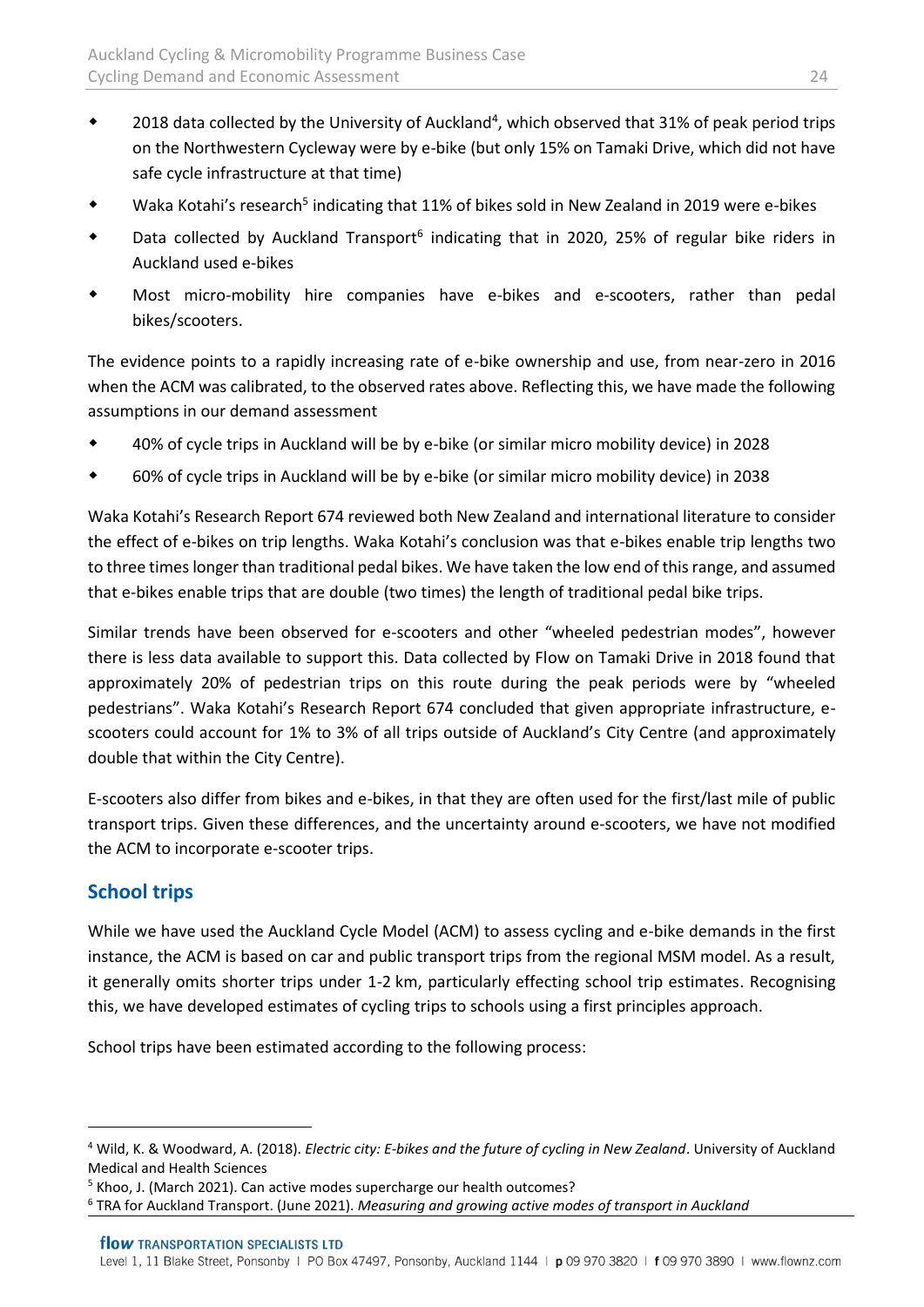- the 2018 census indicates that there were 386,000 school students across Auckland in 2018. 2028 and 2038 student numbers have been derived by applying predicted population growth, from Auckland Council's I11.6 land use forecasts
- the existing cycle to school mode share in Auckland is approximately 1% (from census data). At the upper end of the spectrum (the "cycletopia" scenario), a 40% mode share has been assumed. In supporting this figure, we note that several Auckland schools already achieve a 20%-30% cycle mode share<sup>7</sup>, without safe infrastructure. Internationally, higher mode shares have been achieved where best practice infrastructure is provided<sup>8</sup>. Mode shares for intermediate investment scenarios have been linearly interpolated between these 1% and 40% figures, relative to their modelled cycle trips from the ACM
- an average cycle trip length to school of 1 km has been assumed.

For the \$306 million investment scenario, this process has resulted in 64,800 daily cycle-km to/from schools in 2028: 386,000 students x 117% population growth x 7.2% mode share x 1 km x 2 trips (ie return).

### **RTN trips**

The ACM considers "complete trips" from origins to destinations (such as home to work). It is unable however to consider cycling legs of multimodal trips, such as a short cycle trip to an RTN station that is part of a longer RTN trip. Recognising this, we have developed estimates of cycling trips to RTN stations using a first principles approach.

Trips to RTN stations have been estimated according to the following process:

- $\bullet$  the existing cycle mode share to Auckland RTN stations (1<sup>st</sup> mile trip) is approximately 1%, from Auckland Transport data. The existing cycle from RTN station mode share is 0% (the last mile trip)
- $\bullet$  for the "cycletopia" scenario, a 1<sup>st</sup> mile mode share of 20% has been applied, and a last mile mode share of 5%. This is on the basis of
	- o existing cycle mode shares to Devonport ferry terminal of between 7% (2013) to 16% (2015)
	- o first and last mile mode shares to train stations in Copenhagen of 27% and 10%, respectively<sup>9</sup>
	- $\circ$  first and last mile mode shares to train stations across the Netherlands of 43% and 14%, respectively $10$
- these mode shares have been applied to the forecast 2028 and 2038 annual RTN boardings across the Auckland network, from Auckland Transport data

<sup>7</sup> 34% recorded at Pasadena Intermediate 2017, 24%-29% at Belmont Intermediate 2011-2017

<sup>&</sup>lt;sup>8</sup> For trips of 5km or less, 46% of primary school and 84% of secondary school trips in the Netherlands are by bike. Hoe gaan kinderen naar school? (How do Children travel to school?); van Goeverden and de Boer; Technische Universiteit Delft; November 2008

<sup>9</sup> <https://cyclingsolutions.info/bike-plus-train-an-attractive-model/>

<sup>10</sup> <https://link.springer.com/article/10.1007/s11116-019-10061-3>

**flow TRANSPORTATION SPECIALISTS LTD**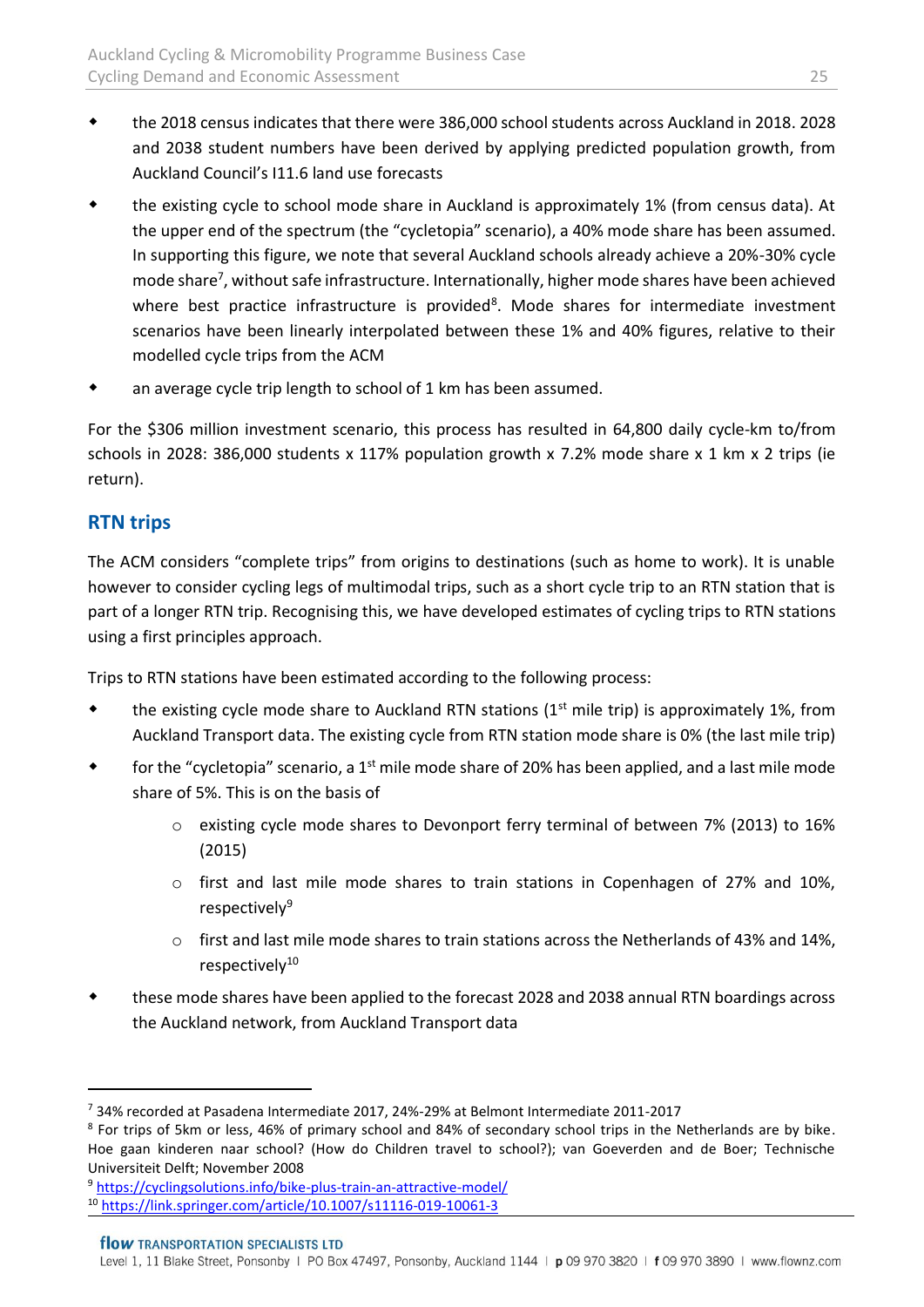an average cycle trip length to/from RTN of 2 km has been assumed.

For the \$306 million investment scenario, this process has resulted in 16,000 daily 1<sup>st</sup>-mile cycle-km to RTN stations in 2028: 99,600 morning period boardings x 4.0%  $1<sup>st</sup>$ -mile mode share x 2 km x 2 trips (ie return).

### **Pedestrian demand estimates**

Pedestrian demand estimates have been developed for the Future Connect investment scenario, which proposes new walking and cycling facilities along a significant section of SH20. Average demands of 160 pedestrians per day have been applied to this route, based on average recorded pedestrian counts on existing Auckland State Highway shared paths within similar environments as SH20, and accounting for projected population growth within the Māngere area.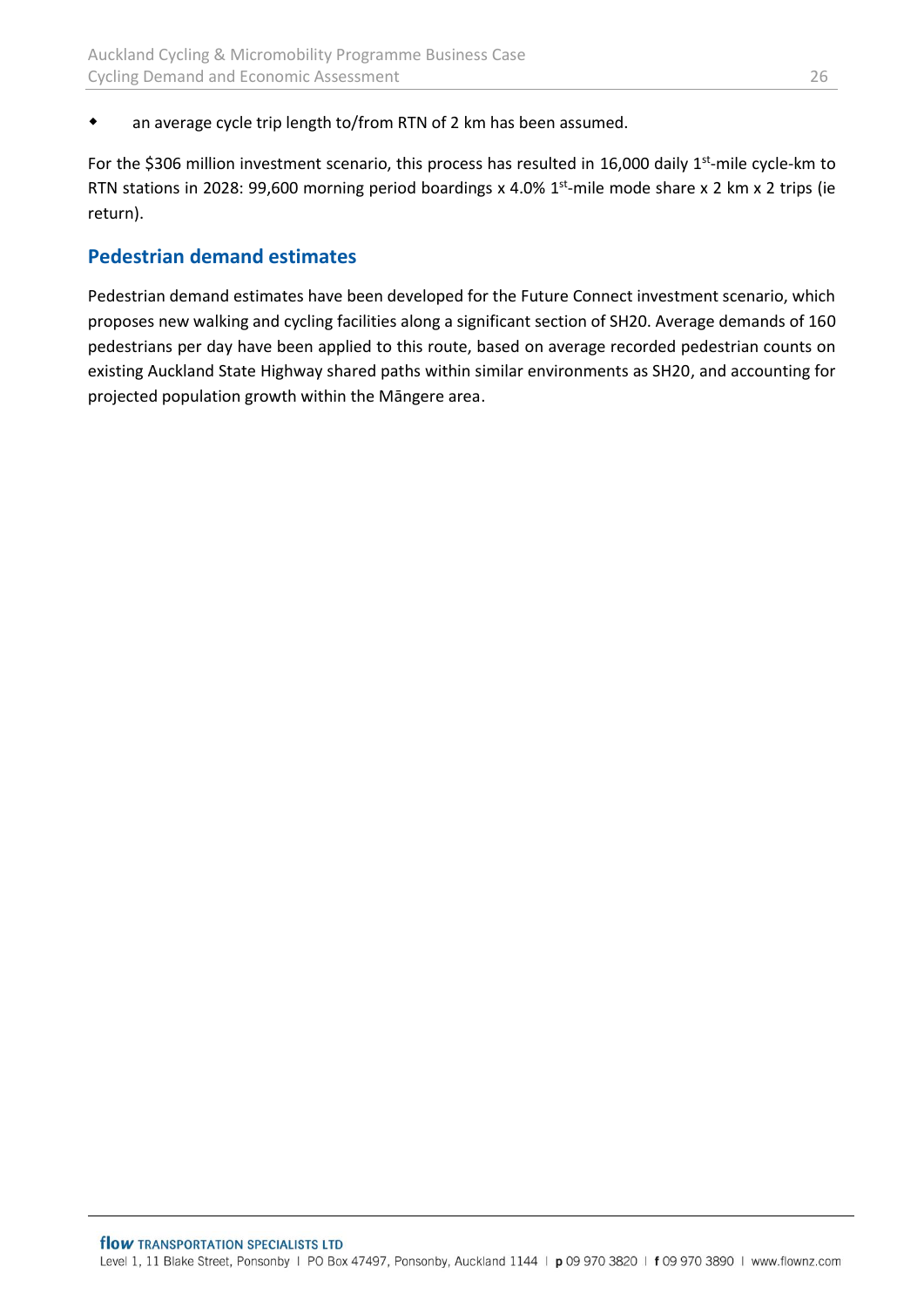# <span id="page-28-1"></span><span id="page-28-0"></span>**APPENDIX B economic evaluation methodology**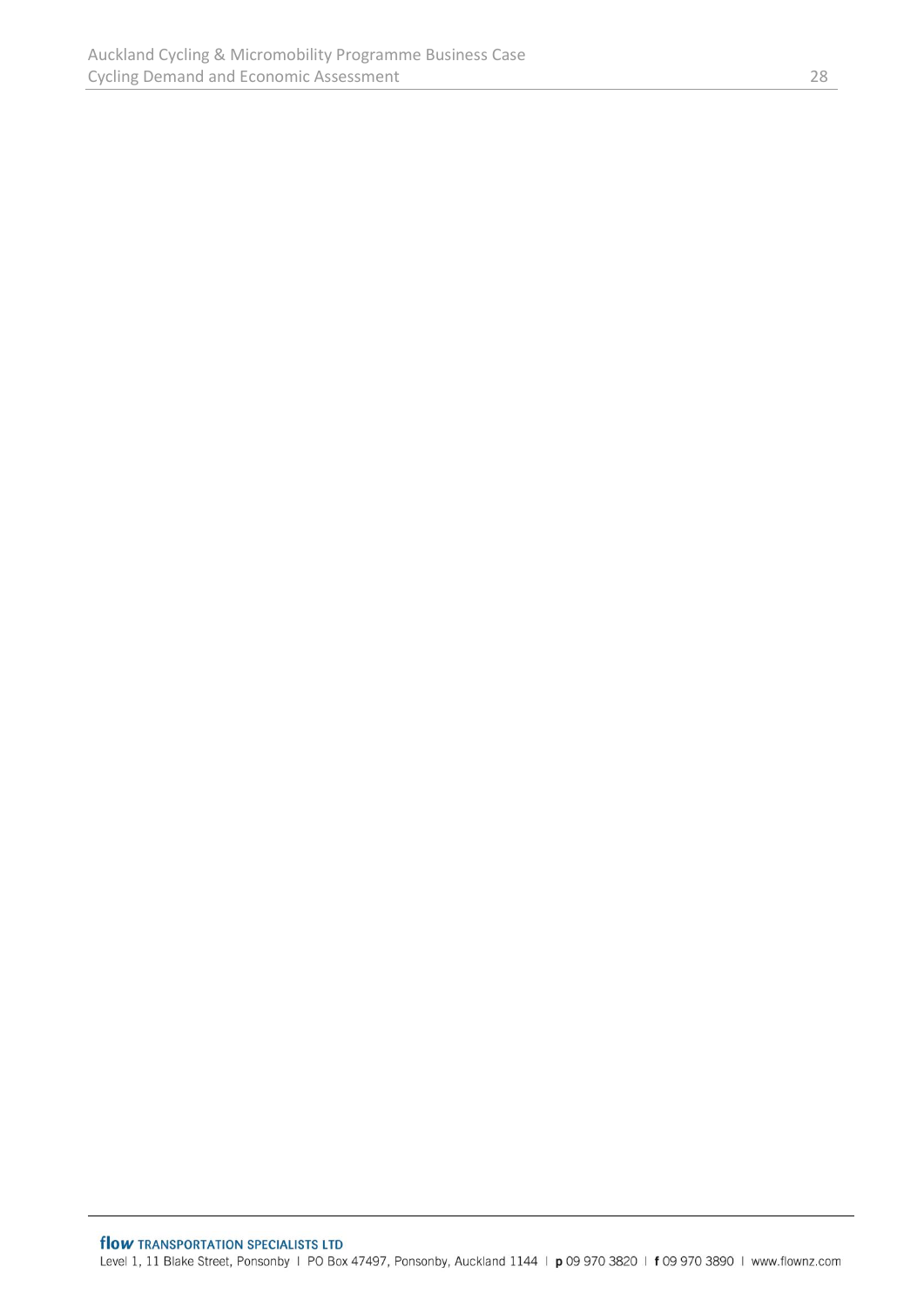### **General methodology**

This section quantifies the transportation economic benefits of each investment option.

The economic evaluation has been based on procedures from Waka Kotahi's Monetised Benefits and Costs Manual (MBCM). It has used predicted forecast 2028 and 2038 cycle demands from the ACM. ACM outputs from modelled scenarios both with and without the investment have been compared to isolate predicted benefits. Benefits for intermediate years have been interpolated and extrapolated from the two forecast years.

The project has been assessed with a standard 40-year evaluation period, and a 4% annual discount rate.

The evaluation applies a 10-year construction period beginning in January 2022 and ending December 2031. During this construction period, we have assumed that 10% of the programme will be completed each year, so that benefits accrue at that 10% rate per year. Ie

- no benefits in the first year of implementation, 2022
- 10% of benefits in 2023
- 20% of benefits in 2024
- through to 90% of benefits in 2031
- 100% of benefits from 2032 onward

The economic evaluation has been carried out using the MBCM's update factors relevant at the time of the assessment (November 2021), including

- 1.57 for travel time benefits
- 1.04 for walking and cycling benefits
- 1.14 for safety benefits
- 1.26 for road traffic reduction benefits
- 1.15 for emissions reduction benefits.

We note that Waka Kotahi released revised updated factors on 15 December 2021. The revised factors will not have a material effect on the BCRs, increasing them by approximately 2%.

### **Benefit streams**

The following benefit streams have been assessed for the project

- perceived travel time benefits for cyclists calculated using ACM outputs and applying MBCM travel time cost rates
- health benefits for cyclists calculated using outputs from the ACM, and applying MBCM health benefit rates
- health benefits for pedestrians calculated using estimated pedestrian demands on new pedestrian routes, and applying MBCM health benefit rates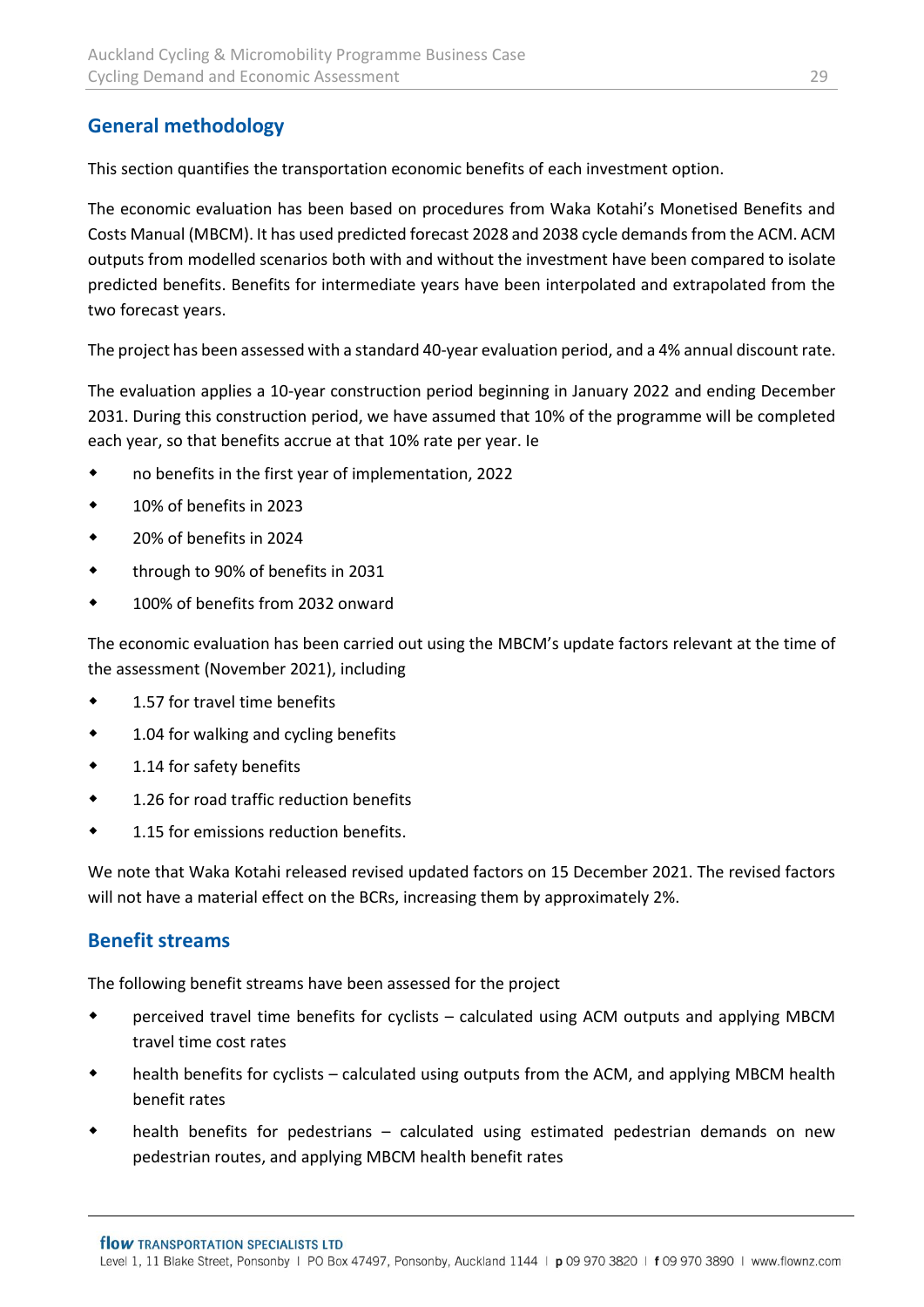- safety benefits for cyclists calculated using outputs from the ACM, and applying MBCM cycling safety benefit rates
- general traffic reduction benefits calculated using outputs from the ACM, and applying a composite road traffic reduction benefit rate from the MBCM to account for vehicle travel time, operating cost, crash cost and emissions benefits

Further detail on each of the above benefit streams is provided in the following sections.

### **Cyclist perceived travel time cost savings**

Perceived cyclist travel time cost savings associated with the project have been evaluated, based on outputs from the ACM. The evaluation has applied the MBCM's Relative Attractiveness rating to weight travel time by the perceived cost on each route according to that route's infrastructure standard. The travel time costs on each modelled link included in the ACM have been aggregated across the Reference Case and Option networks, using fixed trip matrices, and compared to determine user cost savings for existing users. These have then been applied to predicted new users on the network, using the rule of half.

We have applied average cycle speeds of 17 km/hr across the network, based on the existing average cycle speed recorded in the NZ Household Travel Survey.

In 2028 for example, for the \$306 million investment scenario

- The ACM predicts cyclists will travel 239,482 daily cyclist-km across the 2028 Reference Case network. When adjusting this for Relative Attractiveness on each link and the average speed above, the daily perceived travel time is 9,543 cyclist-hr
- With the project, and with fixed Do Minimum cycle demands, the perceived daily travel time reduces to 9,265 cyclist-hr, a saving of 278 daily cyclist-hr, shared by 6,741 existing daily trips that are predicted to use the project links
- A further 9,586 new daily trips are predicted to use the project links in 2028, in response to the investment. To these users, half of the above perceived travel time cost savings, per user, have been applied. Ie: 278 / 9,265 x 9,586 x 0.5 = 198 cyclist-hr per day
- The total perceived travel time saving is 278 + 198 = 476 cyclist-hr per day
- The above 476 daily cyclist-hr has been monetised, by applying a weighted travel time cost of \$7.44/hour<sup>11</sup>, the relevant MBCM update factor of 1.57, and multiplying by 365 days per year: 476 x \$7.44 x 1.57 x 365 = \$2,027,871 per year in 2028.

When also applied to the 2038 model outputs and discounted, the net discounted travel time cost savings are \$38 million for the \$306 million investment scenario, or approximately 5% of the overall project benefits.

<sup>11</sup> \$7.80/hr for cycle commuting purposes and \$6.90 for other cycling purposes, applying a 60%/40% utility/recreational split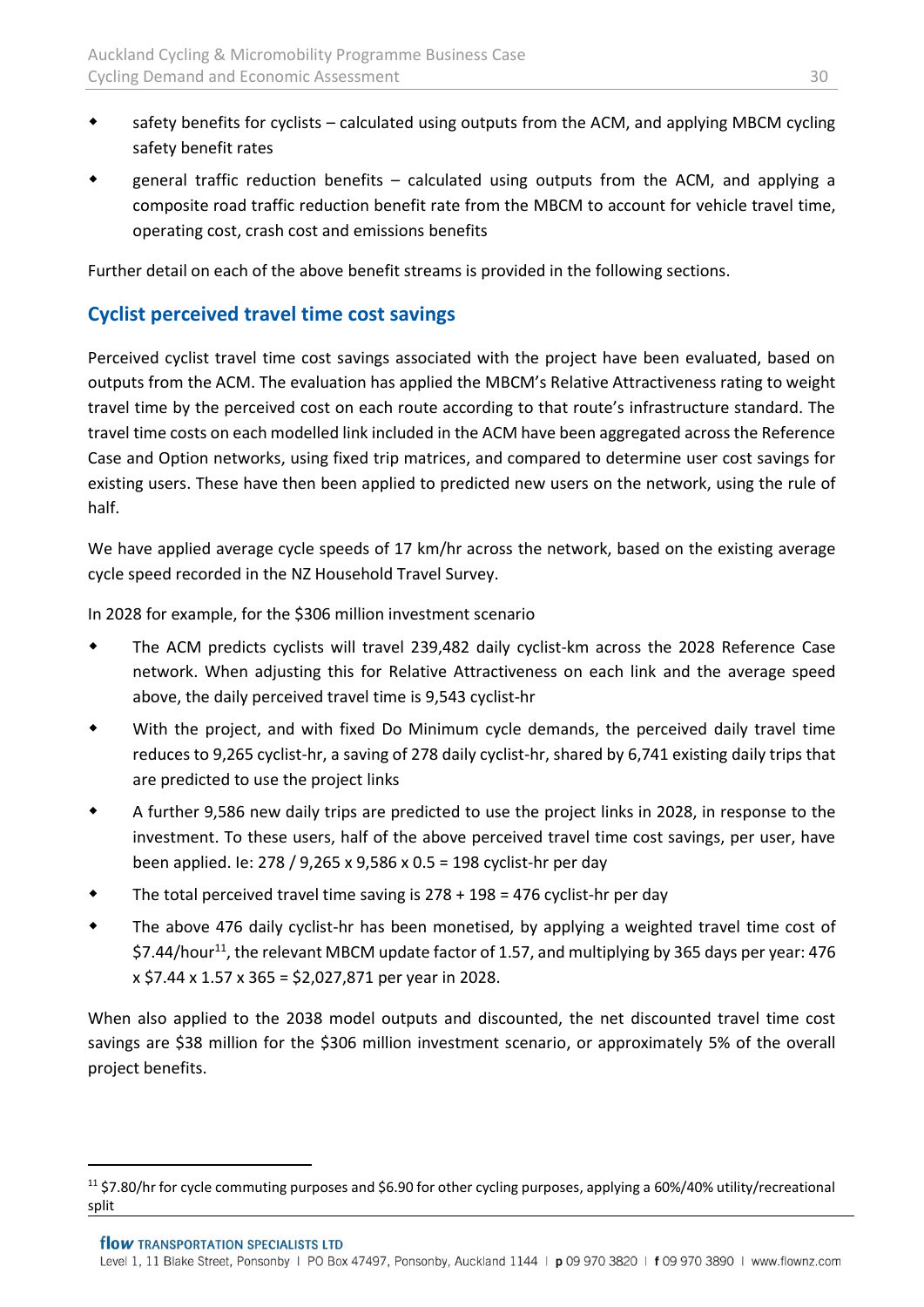### **Health benefits for people on bikes and e-bikes**

This benefit stream calculates the health benefits gained from additional cycling activity. Cyclist health benefits have been calculated for the full length of each new cyclist trip. This quantity has been obtained directly from the model, with the total length of cyclist-km travelled under the Reference Case and Option scenarios compared, and the difference being the total distance of new cyclist-km trips. The estimated increase in school and RTN cycle-km has also been added to this figure.

The MBCM applies cycling health rates of

- \$2.20 per cycle-km, for traditional pedal bicycles
- \$1.00 per e-bike-km

The economic evaluation has applied a composite value of the above, based on the following estimated e-bike proportions

- 40% of bike trips estimated to be by e-bike (or similar device) by 2028
- 60% of bike trips estimated to be by e-bike (or similar device) by 2038

The MBCM requires cycling health benefits to be capped, with maximum annual benefits of \$2,500 per year for pedal bike riders. This cap was developed on the basis that 50% of New Zealanders already achieve Ministry of Health physical exercise guidelines, so this 50% would not gain additional health benefits from cycling more. The cap is accordingly equal to 50% of the estimated \$5,000 benefit of making an inactive person active. A lower cap of \$2,000 per e-bike riders is given by the MBCM.

The above caps are not practical to apply however, as they apply to *people*, from a public health perspective. Transport planning generally however deals with *trips*, and the two (people versus trips) do not necessarily align. In the case of a street with on average of 100 daily cycle trips, these may be undertaken by several hundred individual people, some cycling twice a day and others only very occasionally.

Instead, we have capped the cycling health benefits by simply factoring these down by 40% (ie capping them at 60%), reflecting the 40% of Aucklanders who already meet the Ministry of Health's daily exercise guidelines. The assumption here is that 40% of new cycle trips will be undertaken by the 40% of Auckland's population that already meet daily exercise guidelines, and who therefore gain no personal health benefit from the new cycle trip.

Discounted over the 40-year evaluation period of the project, this benefit stream equates to \$439 million for the \$306 million investment scenario, or approximately 57% of the overall benefits.

### **Health benefits for pedestrians and wheeled pedestrians**

The MBCM also allows health benefits to be calculated for new pedestrian trips, at a rate of \$4.40 per new pedestrian-km travelled. As with the cycling health benefits above, this benefit stream reflects the health benefit gained by increased walking activity.

The MBCM does not however provide a health benefit rate for wheeled pedestrian trips, such as escooter trips. In lieu of this, we have applied the e-bike health benefit rate of \$1.00 per km. We have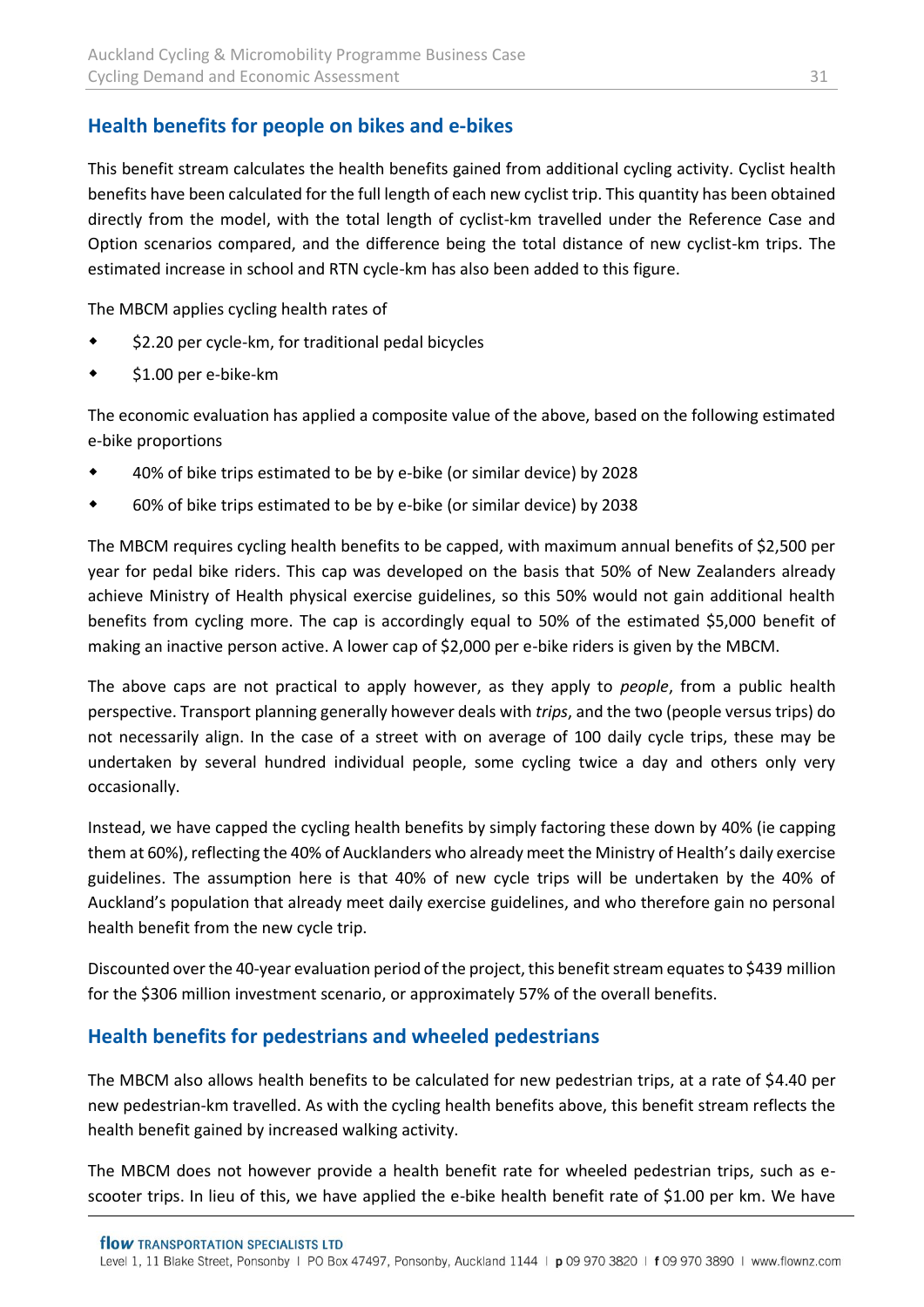weighted the two benefit rates assuming 20% of pedestrian trips will be via wheeled modes in 2028, and 40% in 2038. This assumption is on the basis of 20% of pedestrian trips on Tāmaki Drive being via wheeled modes when surveyed in 2018, and the expectation that access and availability of e-scooters and other wheeled pedestrian devices will increase over the coming years. Conversely however, we are aware that e-scooter use on Tāmaki Drive is likely higher than on other Auckland routes.

The MBCM also applies a cap to pedestrian benefits, of \$1,250 per person per year. We have again applied this by capping pedestrian health benefits by 60%.

Pedestrian benefits have only been calculated for investment scenarios that include new pedestrian links, and only for that length of new pedestrian link. For the Future Connect scenario for example, this included significant lengths of new walking routes along SH20.

In total, discounted pedestrian health benefits are estimated to be \$13 million for the Future Connect investment scenario, or approximately 0.2% of the overall project benefits.

### **Safety benefits for cyclists**

The MBCM allows cycle safety benefits to be calculated for both new and existing cycle trips, where an improved cycling facility is provided. These may be calculated either per cyclist-km travelled on new facilities, or alternatively per cyclist in the case of "hazardous sites". The project does not specifically address hazardous sites, so the per cyclist-km method has been applied.

The calculation of this benefit stream follows the MBCM process, and applies the rate of \$0.05 per cyclist-km travelled on improved routes. Forecast estimates of cyclists on each of the improved routes have been obtained directly from the ACM.

Over the 40-year evaluation period, the cycling crash cost savings discount to \$15 million for the \$306 million investment scenario, or approximately 2% of the project benefits.

The method above is based on MBCM Simplified Procedures 11 (SP11), which is intended for investment programmes of under \$15 million. The Auckland Cycling PBC significantly exceeds this. In our experience however, carrying out a site-specific cycling crash analysis for an area-wide cycling investment programme is likely to result in comparable crash reduction benefits.

### **General traffic reduction benefits**

Decongestion benefits are expected to be a significant portion of the overall project benefits, as the proposed investment scenarios would each provide alternatives to private car travel on currently congested Auckland road corridors. As a result, any mode shift in favour of active modes will reduce existing (or forecast future) congestion on the road network.

The MBCM decongestion value for Auckland is \$1.94 per vehicle-km removed from the network during the commuter peak periods (Table 42, updated to current values). This region-wide value was developed in 2008 and does not necessarily recognise the levels of congestion currently experienced on central Auckland streets affected by the project, nor does it reflect how this congestion is expected to change over time. Nonetheless, without the benefit of a local traffic model to develop area specific decongestion

**flow TRANSPORTATION SPECIALISTS LTD**